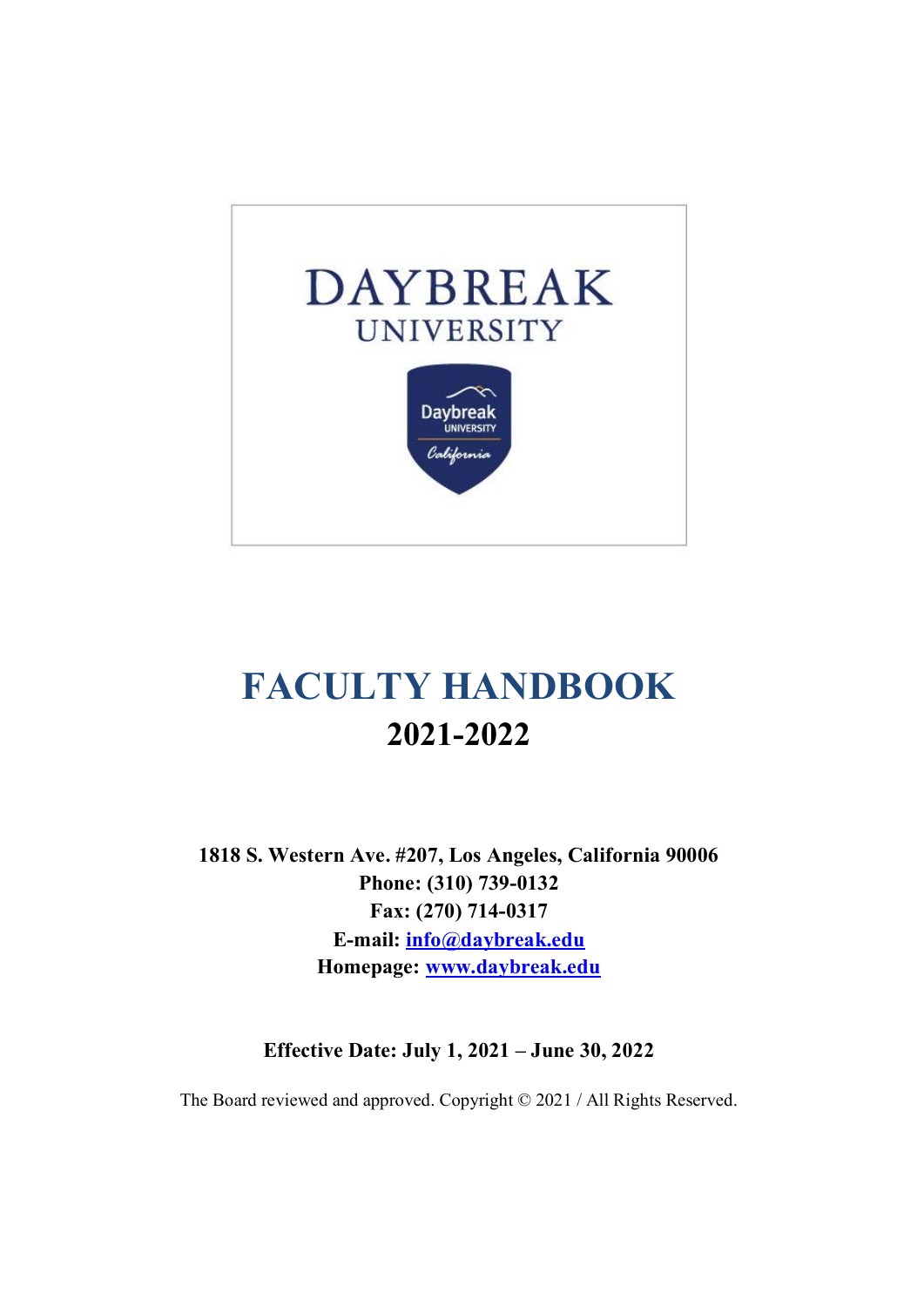# **Table of Contents**

|     | 311 |
|-----|-----|
|     |     |
| 3.2 |     |
|     |     |
|     |     |
|     |     |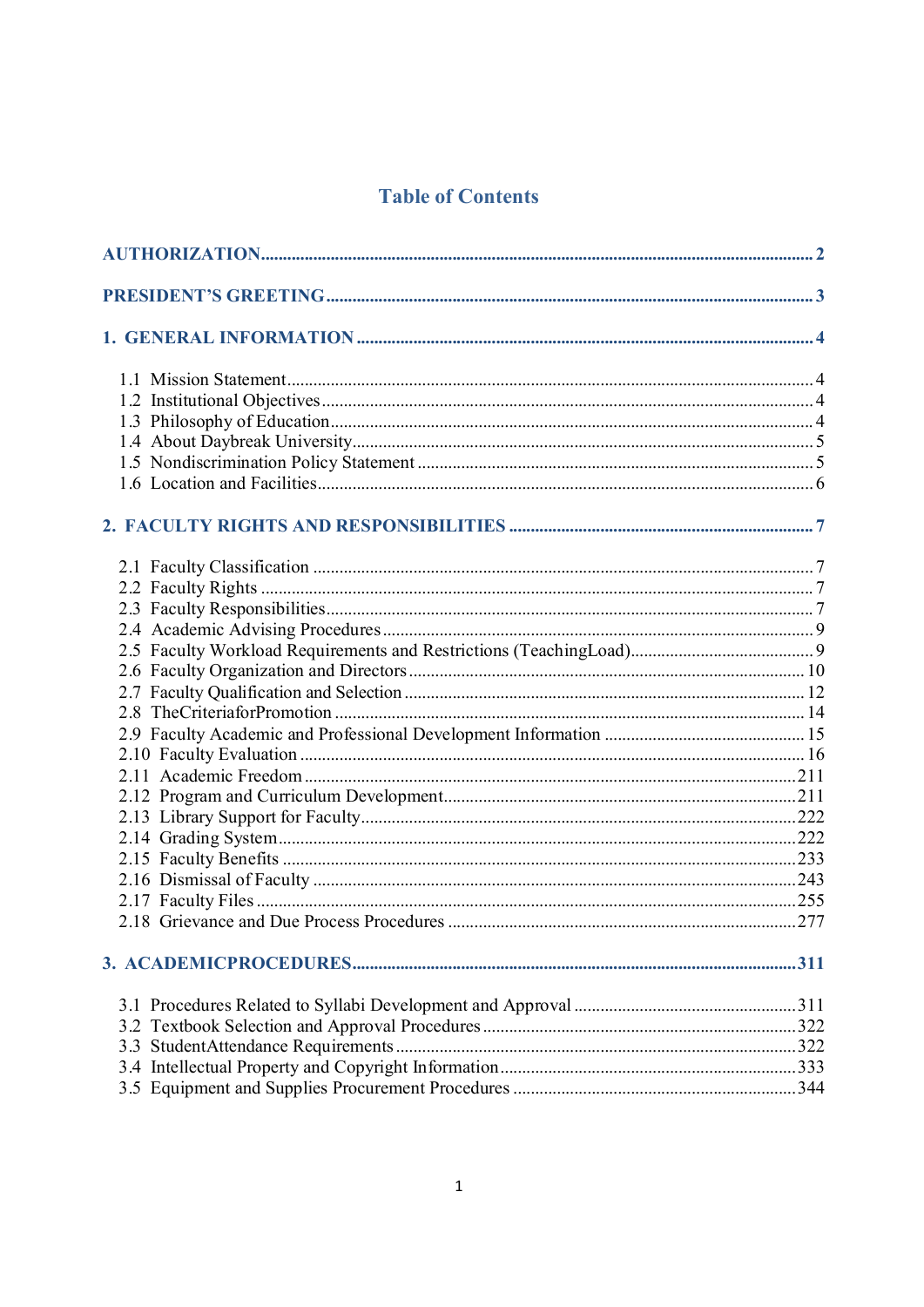# **AUTHORIZATION**

Daybreak University is a private institution approved to operate as an accredited institution by the California Bureau for Private Postsecondary Education (BPPE). "Approved to operate" or "approved" means that an institution has received authorization, pursuant to the California Private Postsecondary Education Act, to offer the public and to provide postsecondary educational programs.

This does not imply that the Bureau endorses programs or that Bureau approval means the institution exceeds minimum state standards [CEC §94909(a)(2) and §94897(l)].

In accordance with the provisions of California Education Code 94866 or 94890, BPPE approves Daybreak University to offer following programs.

- Master of Arts in Counseling
- Doctor of Philosophy in Counseling

The graduation of this institution does not guarantee or imply any possible future employment.

An individual may contact the Bureau for Private Postsecondary Education for review of a complaint. The bureau may be contacted at 1747 North Market, Suite 225Sacramento, CA 95834/ PO Box 980818 West Sacramento, CA 95798-0818, http://www.bppe.ca.gov/, telephone number (916) 574-8900 or by fax (916) 263-1897.

Daybreak University is a member of the Transnational Association of Christian Colleges and Schools (TRACS) [15935 Forest Road, Forest, VA 24551; Telephone: (434) 525-9539; email: info@tracs.org], having been awarded Accredited Status as a Category IV institution by the TRACS Accreditation Commission on October, 27, 2020. This status is effective for a period of up to five years. TRACS is recognized by the United States Department of Education (ED), the Council for Higher Education Accreditation (CHEA), and the International Network for Quality Assurance Agencies in Higher Education (INQAAHE).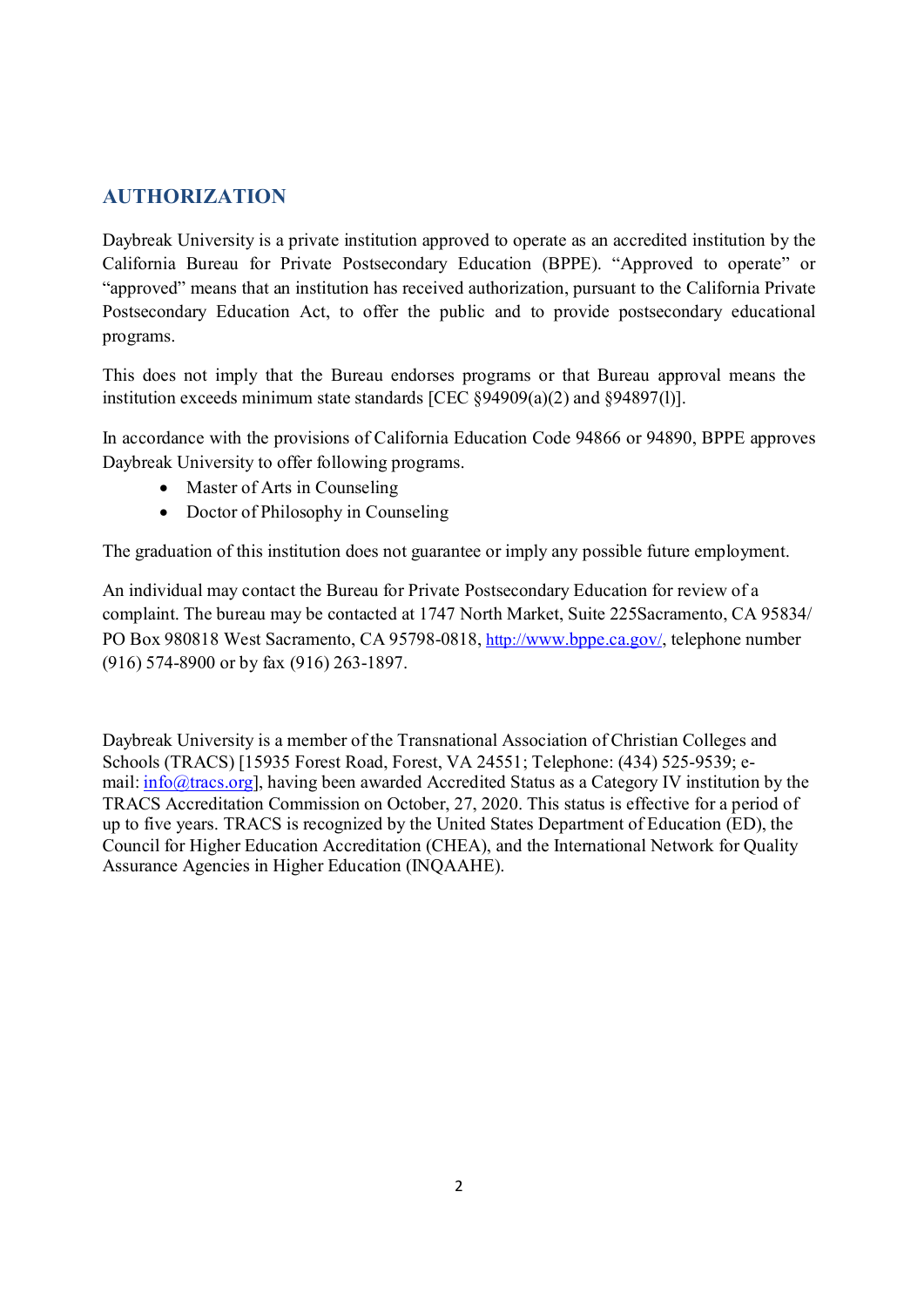# **PRESIDENT'S GREETING**

Dear Daybreak Community,

I would like to first welcome and thank you for the opportunity to serve as your president. Our time together will offer us many opportunities to engage, dream, and deliver on the many opportunities that lie in front of us.

Daybreak University strives to cultivate a professional, compassionate, and excellent learning community. It offers high quality academic programs, impressive academic facilities, and a very dedicated, well-qualified faculty who truly care for our students.

Daybreak University offers graduate programs in Counseling, emphasizing specialized education within in the scientist-practitioner model. We are committed to building a community that is devoted to student success and values individual learning, growth, and service.

Engagement will be a key ingredient as we seek to position Daybreak as a truly excellent place to learn and work. Through heightened communication, a spirit of collaboration, and a fierce commitment to our mission, we will help you learn, enhancing the overall student-centered learning experience, and executing necessary strategies that will position Daybreak University for generations to come.

Thank you and best wishes for a productive academic year.

Sincerely,

 $\frac{\partial}{\partial \beta_2}$ 

JeaEun Oh, Ph.D. President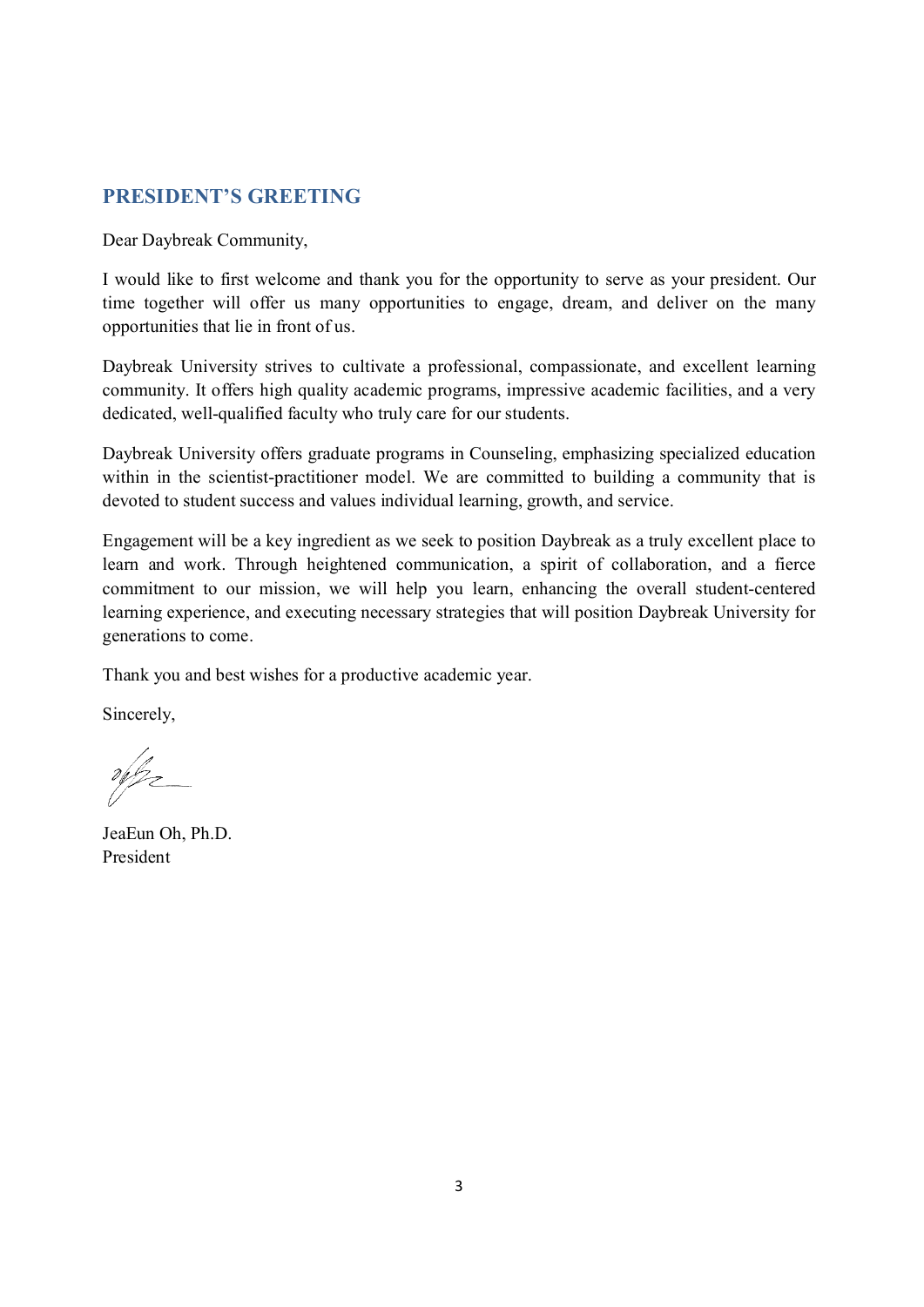# **1. GENERAL INFORMATION**

### **1.1 Mission Statement**

The Mission of Daybreak University is to be a facilitator for the students' self-actualization, in spite of the darker sides of their lives. Daybreak University provides rigorous education that inspires spiritual healing and transformational change in individuals, couples, families, and communities through professional research, academic and practical excellence with a compassionate heart of God. The vision of Daybreak University is transforming the world by changing one relationship at a time.

# **1.2 Institutional Objectives**

In pursuing its mission, Daybreak University seeks to achieve these four University wide objectives:

- Achieve excellence in education and research.
- Develop innovative and effective practitioners.
- Develop a lifelong commitment to service and reflect Christian spirituality of love and compassion into learning and practice.
- Promote cultural and individual diversity and attitudes of respect for all.

# **1.3Philosophy of Education**

In order to achieve the institutional objectives, Daybreak University utilizes the scientistpractitioner learning model while also valuing the praxis-oriented, student-centered, and selfreflective models of learning.

### **Scientist-Practitioner Model**

The scientist-practitioner model urges clinicians to allow empirical research to influence their applied practice; while simultaneously, allowing their experiences during applied practice to shape their future research questions. Daybreak students are encouraged to continuously advance and refine their clinical competence while integrating theory, field work, and research.

### **Praxis-Oriented Learning**

"Praxis" is the process by which a theory, lesson, or skill is enacted, embodied, or realized. Praxis is also the act of engaging, applying, exercising, realizing, or practicing ideas, which is always entwined with communication. The Praxis-oriented learning allows Daybreak students to reflect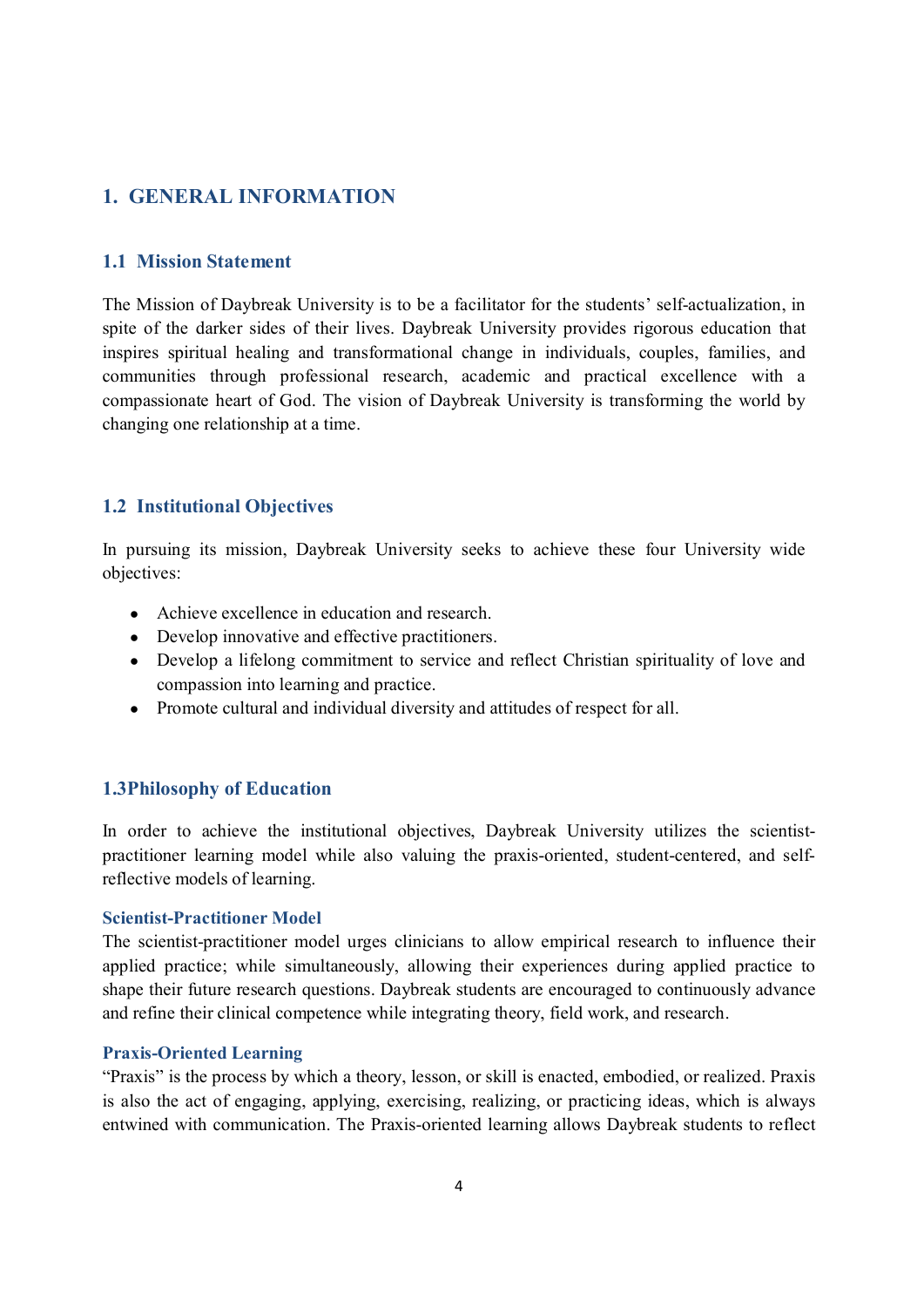on and revise their clinical work as they develop their understanding. The Praxis-oriented model will promote students' learning as an ongoing process through communication.

### **Student-Centered Learning**

"Student-centered" learning puts students' interests first, acknowledging student voice as central to the learning experience. The student-centered learning will give students opportunities to lead learning activities, participate more actively in discussions, design their own learning projects, explore topics that interest them, and generally contribute to the design of their own course of study.

### **Self-Reflective Approach**

The "person-centered" approaches (by Dr. Carl Rogers) emphasize increasing self-awareness, identifying personal issues, and implementing the self of the therapist as an effective therapeutic tool. This learning model allows student trainees to achieve a greater mastery of self for a more active, conscious and purposeful use of self in the clinical practice.

### **1.4 About Daybreak University**

Daybreak University is a not-for-profit university located in Los Angeles, California.

Daybreak is dawn: the time of day when sunlight first begins to appear. As our great teacher of Systemic Thinking, Dr. Gregory Bateson, said, "The major problems in the world are the result of the difference between how nature works and the way people think." Everyone has a dark side in their lives, whether it is a small or big. Throughout our life journey, sometimes we lose our way to a dark night. However, what we are supposed to remember is how nature works. Dr. Bateson pointed out that no matter how dark the night is, the dawn will always come. The crack of dawn will brighten up even our darkest night. This is what Daybreak University always wants to be.

Daybreak University is dedicated to providing a value-based education with a vision grounded in social teachings. Students are encouraged to explore how faith and reason are compatible in education, and to develop strong moral convictions. The university welcomes students, faculty and staff of all faiths, and beliefs all people benefit from the examination of other traditions.

### **1.5 Nondiscrimination Policy Statement**

Daybreak University is committed to maintaining a community which recognizes and values the inherent worth and dignity of every person; fosters tolerance, sensitivity, understanding, and mutual respect among its members; and encourages each individual to strive to reach his or her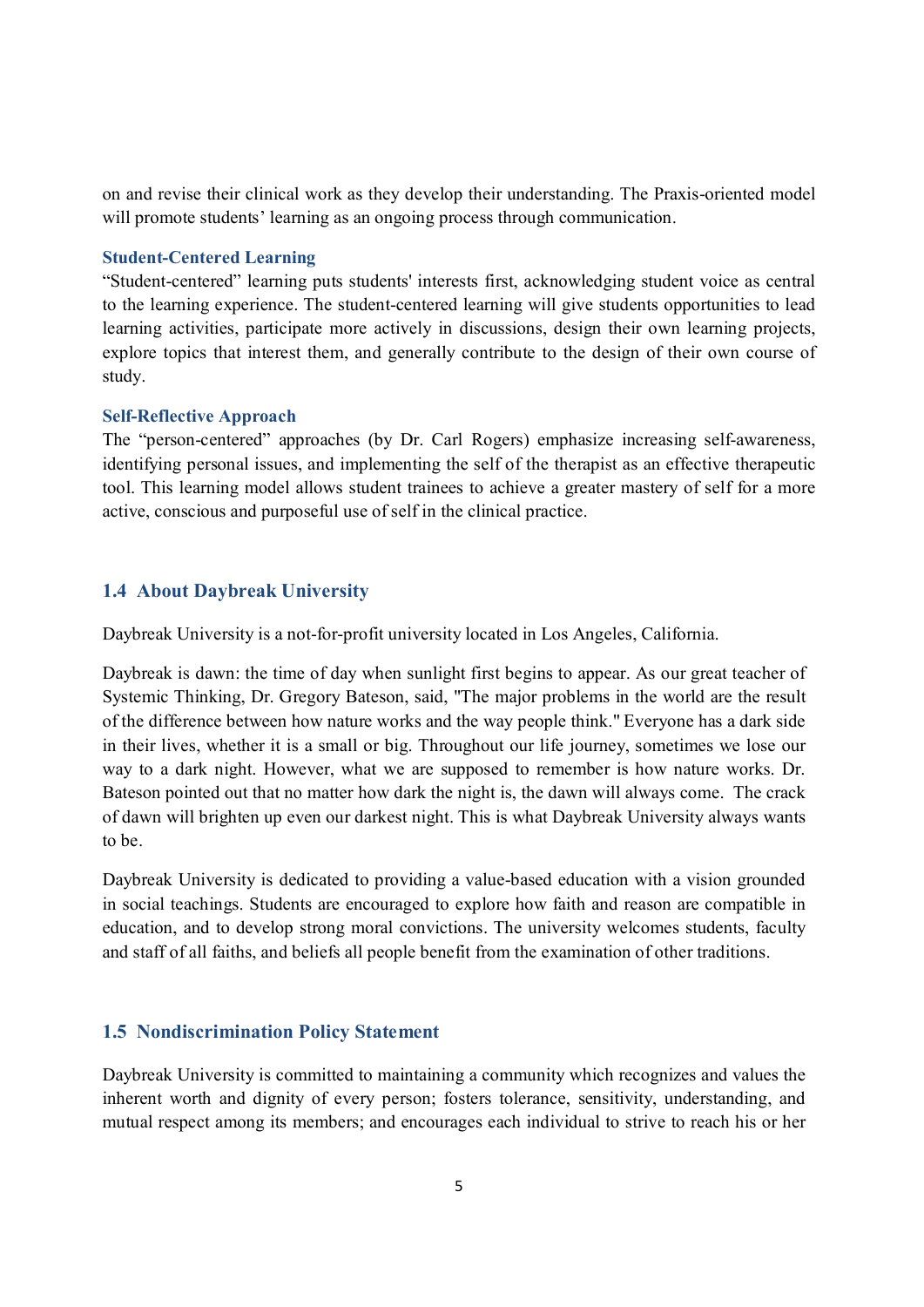own potential. In pursuit of its goal of academic excellence, the University seeks to develop and nurture diversity. The University believes that diversity among its many members strengthens the institution, stimulates creativity, promotes the exchange of ideas, and enriches campus life.

Daybreak University views, evaluates, and treats all persons in any University related activity or circumstance in which they may be involved, solely as individuals on the basis of their own personal abilities, qualifications, and other relevant characteristics. Daybreak University prohibits discrimination against any member of the University community on the basis of race, religion, color, sex, age, national origin or ancestry, genetic information, marital status, parental status, sexual orientation, gender identity and expression, disability, or status as a veteran. The University will conduct its programs, services and activities consistent with applicable federal, state and local laws, regulations and orders and in conformance with the procedures and limitations as set forth in Daybreak's Equal Opportunity, Equal Access and Affirmative Action Policy, which provides specific contractual rights and remedies.

Any question of interpretation regarding this Nondiscrimination Policy Statement shall be referred to the Academic Dean for final determination.

### **1.6 Location and Facilities**

Daybreak University is located at 1818 S. Western Ave. #200, Los Angeles, California 90006. The facilities include classrooms, library, conference room, and administrative and faculty offices. All students have access to computers, campus wireless network, printers and copiers, and audio/visual gear including digital recorders and projectors. Daybreak University does not acknowledge Ability-to-Benefit policy, student's prior experiential learning, challenge exams or achievement tests.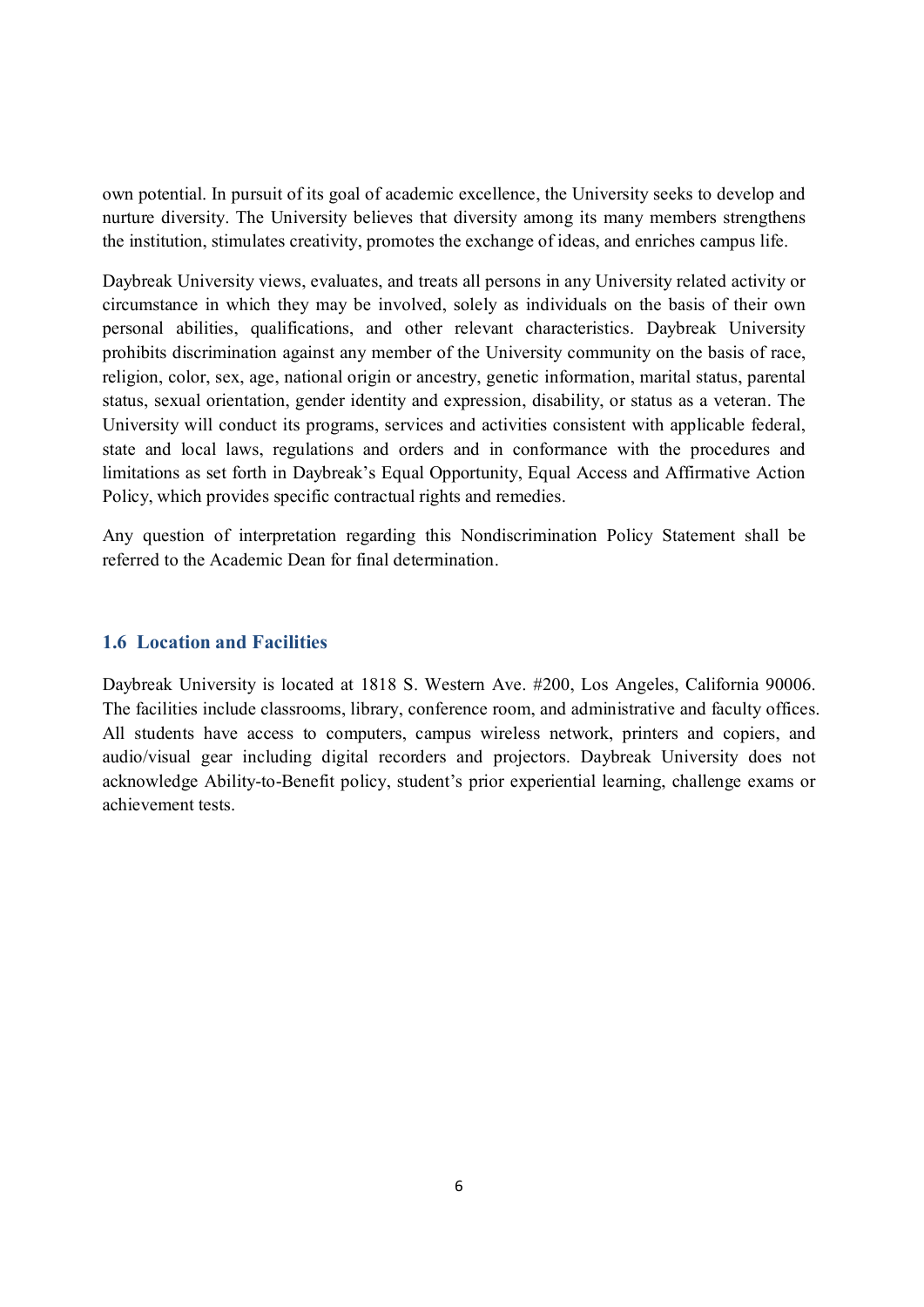# **2. FACULTY RIGHTS AND RESPONSIBILITIES**

# **2.1 Faculty Classification**

- · **Full-time Status**: teaching a minimum of 20 credit hours. Full-time faculty must alsoassume other responsibilities, such as committee membership, student counseling andperformance of other projects as assigned by the Chief Academic Officer or the President.
- · **Part-time Status**: teaching a maximum of 12 credit hours per academic year. The ChiefAcademic Officer or the President may ask, as needed, part-time faculty to serve on committees or to provide input concerning special projects.
- · **Adjunct Status**: teaching one course during any quarter.

# **2.2 Faculty Rights**

Daybreak University recognizes faculty rights as follows:

- 1) The Universityagrees nottodiscriminateagainstany faculty members on the basis of age, race, religion, national origin,sex, maritalstatus, handicap, or membership ornonmembership in anyfacultyorganizations. TheUniversity's nondiscrimination policyis presented atthe beginningofthe Handbook, beforethe Tableof Contents.
- 2) The Universityagrees toabidebyapplicablelaws,rules,regulations,and Boardpolicies pertainingto Staff Diversityand GenderEquity.
- 3) The Universityrecognizes thatavenues outside of those outlinedinthis Handbookexistforthe legal determination of issues which dealwith discrimination.Therefore, the exercise ofrights underthis Sectionis subjecttotheGrievance Procedurein this Handbook.
- 4) The Universityagrees and recognizes thatFacultyMembers have therightand responsibilityof evaluatingtextbooks andrelated materialsin anycourses theyare assigned toteach and to make recommendationstothe appropriateacademic administrator – schooldean, or programdirector.

# **2.3FacultyResponsibilities**

ThefacultyfacilitatesthemissionofDaybreak Universitybyprovidinginstructionthatisbothcompetentinspecializedfieldsoftrainingandexperience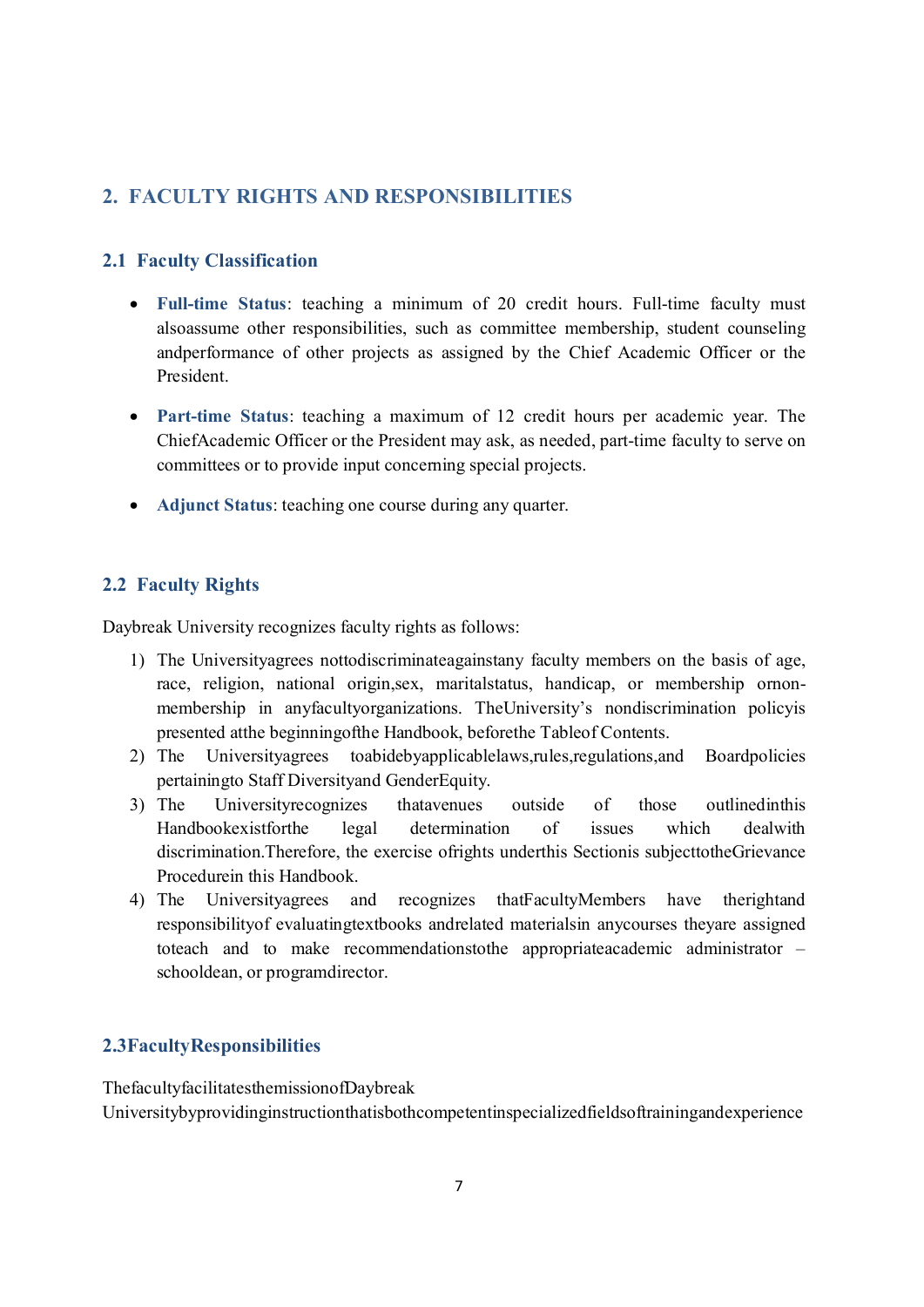andspiritualinmodelingthecharacteristicsneeded for leadership.Thefacultybecomestheprimary instrumentofthe Universityinitsmissionoftrainingleadershipforservicetothegeneralcommunity.

### **General Responsibilities for All Faculty Members**

- 1) Participationinthedeterminationanddefinitionofmajoreducationalpoliciespertaining to thepurposeandgoalsoftheUniversity,especiallyinconsultationwith students,administration,and the Board.
- 2) Definenewacademicprograms,curricula,andevaluateandchangeexistingprograms.
- 3) Establishadmissionsstandardsandgraduationrequirementsfordegreeprograms.
- 4) Fosterasenseofcommunitybetweenstudentsandfacultythatwillpromotealifestyleconsistentwithcharacterandvitalforeffective community.

### **ResponsibilitiesforFull-timeFaculty**

- 1) Conductclassroominstructioninthehighestprofessionalandmanner.
- 2) Serveonfacultycommitteesasneeded.
- 3) Attendallfacultymeetingsandparticipateinofficialceremonies where the faculty ispresentedaspartoftheUniversity, such as graduation exercises, convocations, concerts, studentorientations,etc.
- 4) Beavailabletocounselstudentsonacademicmatters.
- 5) Conductresearchintheirrespective disciplinestokeepinformed ofcurrentscholarship.
- 6) Participateinthe University'son-goingself-studyandlong rangeplanningasrequiredforaccreditation.
- 7) Maintainregularofficehoursoncampus.
- 8) Demonstrateclearevidenceofastrongcommitmenttothe Universitybymakingittheirprimaryprofessionalactivity.Full-time faculty members should be available to the Universityatleastfourdaysaweek.They mustgiveprioritytotheperformanceoftheircommitteeassignments,classroominstruction,lea dershiprequirements and other dutiesatthe Universitybeforeengaginginoutsideprofessionalactivities.
- 9) Know and understand allacademicpoliciesasstatedintheschoolcatalog,facultymanual,andstudenthandbook.

### **ResponsibilitiesforPart-timeandAdjunctFaculty**

- 1) Conductclassroominstructioninthehighestprofessionaland manner.
- 2) SupporttheUniversity'smission.
- 3) Attendfacultymeetingsasscheduled.
- 4) Fulfillcourseobjectives.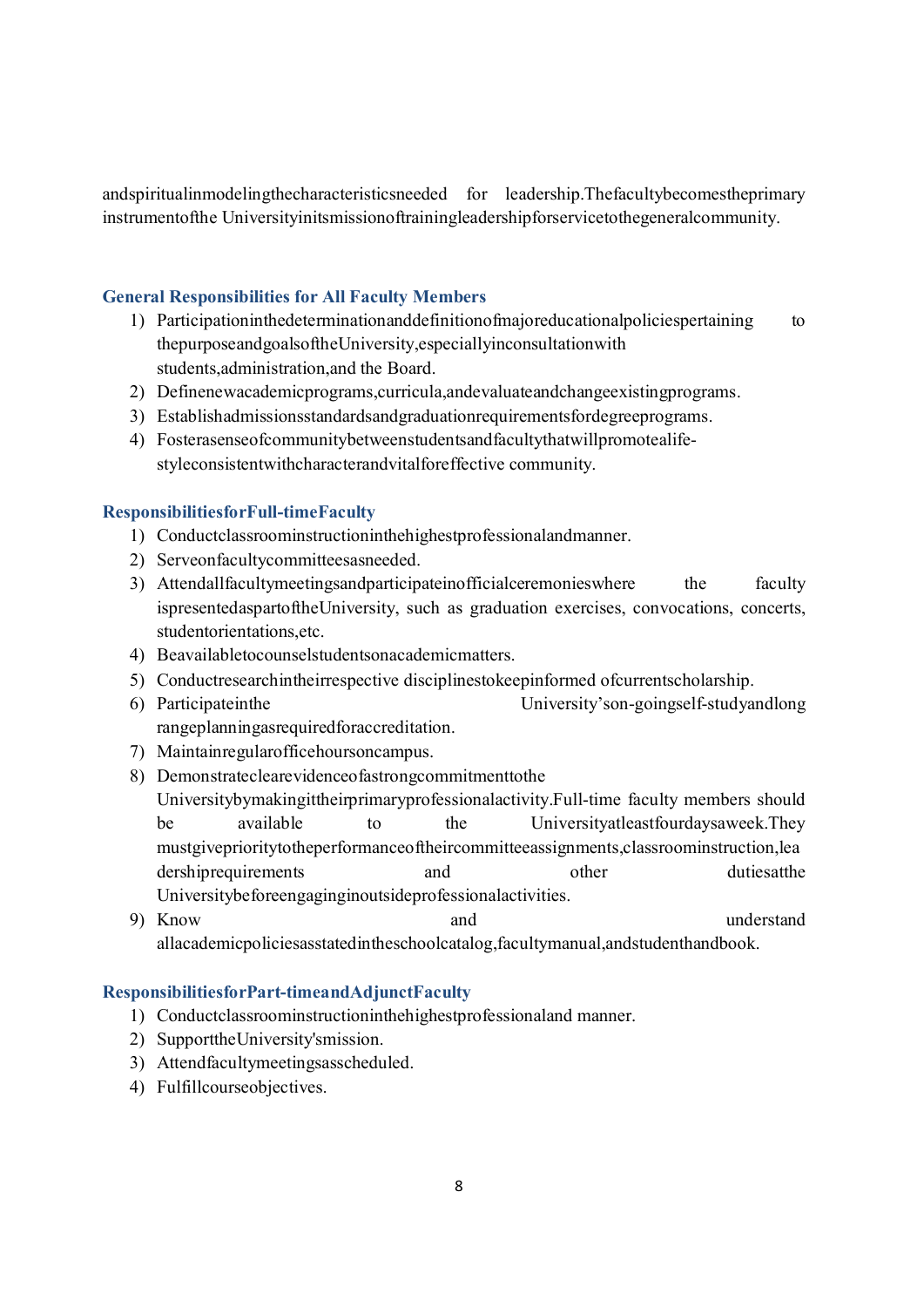- 5) Fulfillrequirementsconcerningthesubmission of studentgradesat the endofquarter and the development of course syllabi.
- 6) Teachcoursesasassignedandbepresent on time atallscheduledclassmeetings.
- 7) Submitallreportsasrequiredbythe Chief Academic Officer.
- 8) Consider class assignmentsasthefirstpriority. All substantive changes, such as schedule changes pertaining to the day andtimeof a course, must be cleared with the Chief Academic Officer.
- 9) Providenecessarydocumentation, such as academic transcripts, tosubstantiatequalificationstoteachatDaybreak University.
- 10) Know and understand theacademicpoliciesaspublishedinthecatalog,facultyhandbookandstudenthandbook.

# **2.4 Academic Advising Procedures**

Allregularfacultymembersareresponsibleforacademicandvocationaladvisementof studentsasassignedbytheAcademicDean.Facultymembersareexpectedto advise studentsduringannounced registrationperiods,to reviewstudent portfolios,andtobe availableforadvisingatother timesasneeded.

Facultymembersareexpectedtobeaccessibletostudentsforacademicadvisement throughouttheacademicyear,althoughpracticalopportunitiesforsuchmaybe limited at certainperiodsof time. Thisadvisementmaybe accomplishedbyvariousmeans, includingarrangedofficehours,online communication,andtelephoneconversation.

Whilescheduleswillvary,facultymembersareexpectedtoparticipatein andprovide supportforavarietyofcommunitylife activities.

# **2.5 Faculty Workload Requirements and Restrictions (TeachingLoad)**

A normal workload is presumed to be 10 work units per academic year, equitably distributed among the three basic activity areas of:

- 1) teaching and mentoring, professional librarianship
- 2) scholarship, and/or creative works
- 3) Daybreak University administration and community and professional service.

A maximum workload is presumed to be 12 work units per academic year.

For purposes of determining faculty workload, an acceptable measure for a work unit would be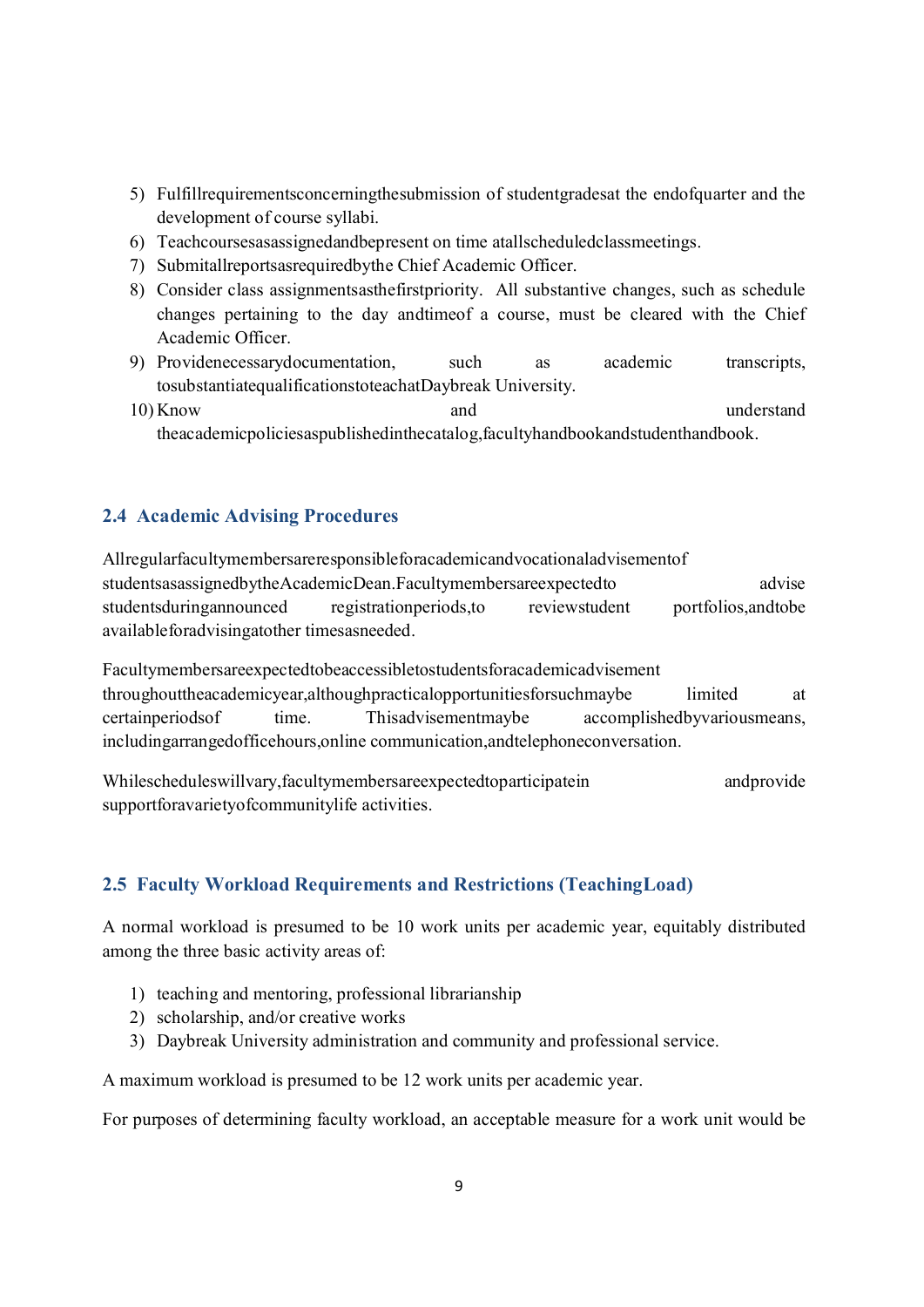equivalent to one individual teaching one three-quarter hours on-campus course with an enrollment consistent with the average class sizes of that discipline.

The academic dean is responsible for determining when an overload situation exists and when overload pay should be considered. If a person exceeds the normal workload in one quarter, their load should be adjusted the following quarter. However, the academic dean may exercise his or her professional judgment in determining when overload exists and when extra pay is appropriate. As a general rule, an overload occurs when a person exceeds the maximum number of work units. Adjustment as described below may trigger exceptions to the general rule. Courses taught for extra pay should not be included in workload calculations.

Workloads may vary among individuals and programs, as long as the needs of the Daybreak University are being met. In determining workload, the Academic Dean may choose to include concise adjustments (i.e., weighted credit hours per full-time equivalent course loads) for appropriate institutional activities such as, development of new instructional methods, development of new courses, practicum courses and services; special tutorial activities; supervision of directed studies; training and supervision of teaching assistants; instructional teaming; and internship supervision.

Thenormalclassroomteachingloadforafull-timememberof theregularfacultyis 18 quarterhoursperyear,plusnegotiatednon-classroom instructional responsibilities.

The AcademicDeanisresponsibleformakingcourseassignmentsandnegotiatingwith facultymembersregardingteachingoverloads.Facultymemberswhoteachmorethan a fullloadinanacademicyearwillbecompensated.

Inaddition totheir classroomteachingassignments,regularfacultymembersare expectedto acceptnon-classroomteachingassignmentswithintheirfacultyload each academicyear.Facultymemberswillbecompensatedforoverloadsofnon-classroom teachingresponsibilities.

### **2.6 Faculty Organization and Directors**

#### **Faculty Council**

The Faculty Councilis a functioning and active faculty organization which is guided by a set of regulations and led by elected officers.It recommends to the president the adoption of the academic policies that govern the University. The Faculty Council is composed of all full-time and part-time faculty members. The Council meets every quarter and as often as deemed necessary by the chairperson.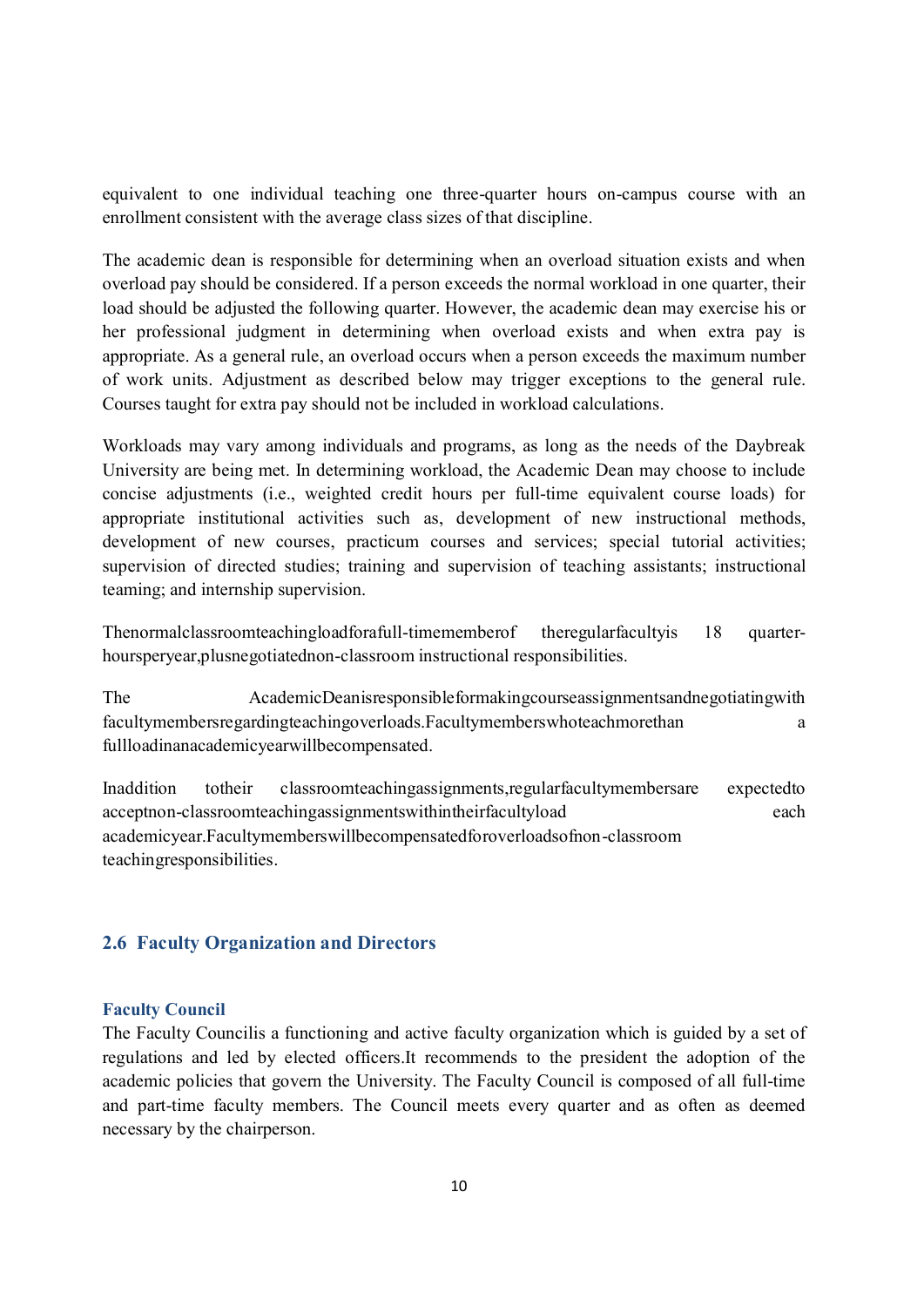# **Academic Committee**

The Academic Committee exercises overall supervision of the academic affairs of the University. The academic dean serves as chairperson of the Committee.

- · Academic/Program/Curricular Development and Assessment
- · Academic Committee consists of ChiefAcademicOfficer (CAO), Program Directors, Key Administrators and Part time/Adjunct Faculty.
- · CAO presides over a committee meeting.

### **ChiefAcademicOfficer**

### **Essential Responsibilities:**

- · Participate in and coordinate long-range planning, including program evaluation.
- · Provide liaison with other administrative units.
- · Communicate educational needs, priorities, and concerns, to the President and staff, and to Board of Directors
- Recommend to the President the appointment of administrative officers, develop their job descriptions, recommend their compensations, and assess their performance.
- · Recommend divisional coordinators and departmental chairperson, to the President.
- Preside over meetings of the faculty/staff, organize formal school convocations and the administrative cabinet and in cooperation with the President, approve, modify, or disallow their recommendations.
- · Manage and coordinate all institutional accreditation procedures.
- · Coordinate the articulation of academic mission, including representation of academic concerns to inter-institutional and general public settings.
- · Recommend to the President the promotion, dismissal, and retirement of faculty members.
- · Coordinate long-range planning for faculty recruitment in cooperation with the President, and Board of Directors, and serve as a consultant to the Board of Directors.
- Accept ultimate responsibility for academic events,
- · Supervise and evaluate area coordinators.
- · Accept ultimate responsibility for all faculty and administrative concerns.
- · Contributes to establishing the projected annual budget in cooperation with the President, Chief Financial Officer, and others, and manages the final budget over his/her area of supervision once approved by the Board of Directors.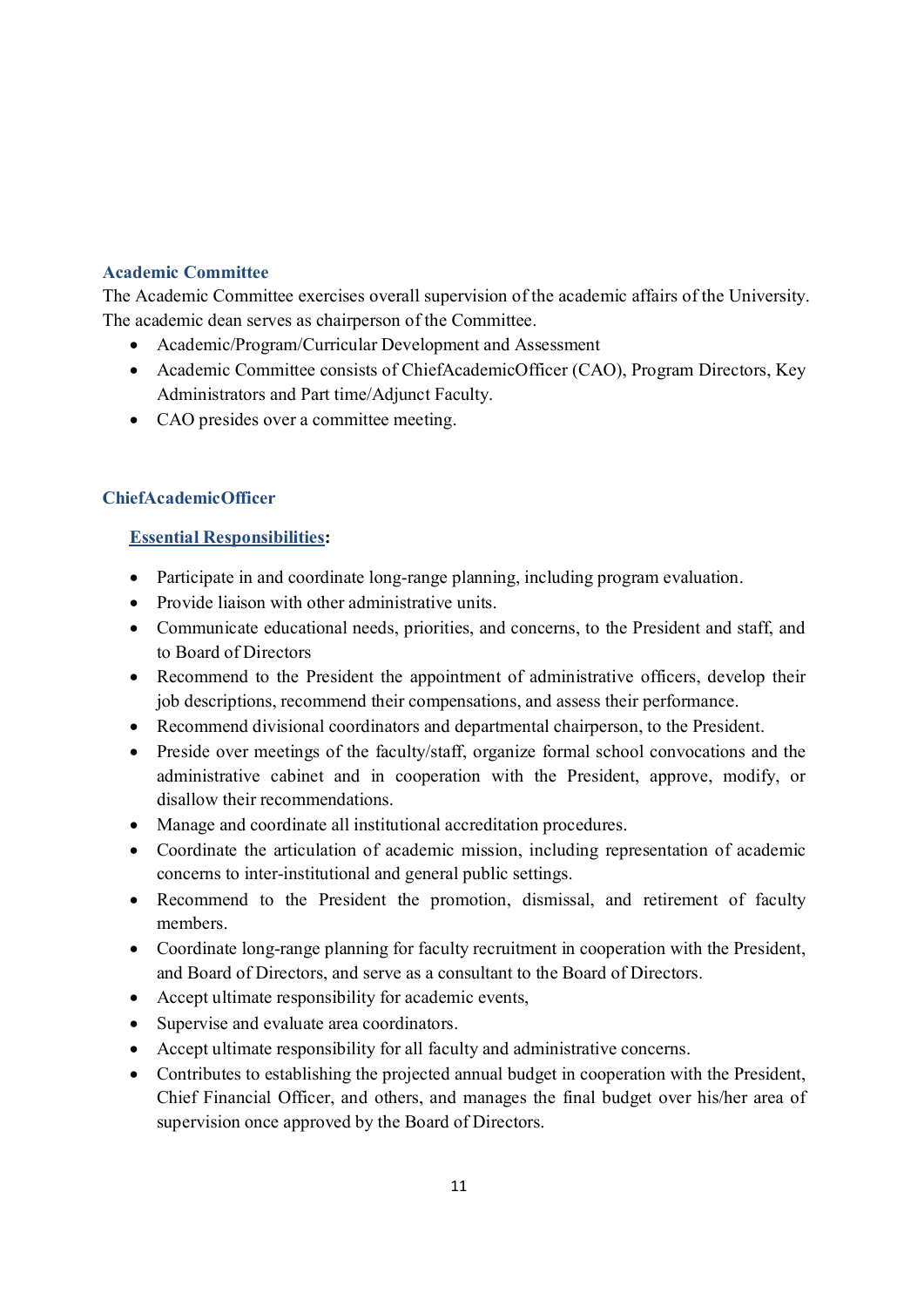- · Leads and coordinates the daily educational administrative functions of the school.
- · Plan and lead accreditation procedures

# **Program Director**

# **Essential Responsibilities:**

- · Coordinate the academic and curricular programs
- · General supervision of program development and redevelopment
- · Responsible to see course syllabi are prepared working with the curriculum coordinators
- · Develop, implement and monitor curriculum for relevance to institutional mission, student needs, career needs
- · Coordinate and supervise all phases of the instructional program (instructional activities of curriculum coordinators and faculty persons)
- Facilitate full accreditation, self-study, review, and reporting
- · Articulate academic mission, including representation of academic concerns to interinstitutional and general public settings
- Represent the faculty at deliberative and policy-making bodies
- · Recruit a skilled, well-trained, faculty for the University and Graduate Programs
- · Coordinate academic advising program and spiritual nurture of students within the University and implement improvements where needed
- · Supervise student course changes, substitutions, etc.
- Supervise the development of the academic calendar
- · Develop a schedule of classes appropriate to institutional guidelines, faculty expertise, and market needs in cooperation with the Chief Academic Officer.
- · Recommend faculty load assignments designed for optimizing individual and program effectiveness, productivity, faculty and student growth
- See that each person teaches in his/her area of competency
- Make recommendations regarding the academic phases of budget
- · Oversee textbook recommendations and ordering
- Coordinate the evaluation of instructional programs

# **2.7 Faculty Qualification and Selection**

# **Faculty Qualifications**

Daybreak University seeks faculty who can contribute to its educational and professional objectives. Faculty must possess the following characteristics:

# **Faculty for the M.A.Program**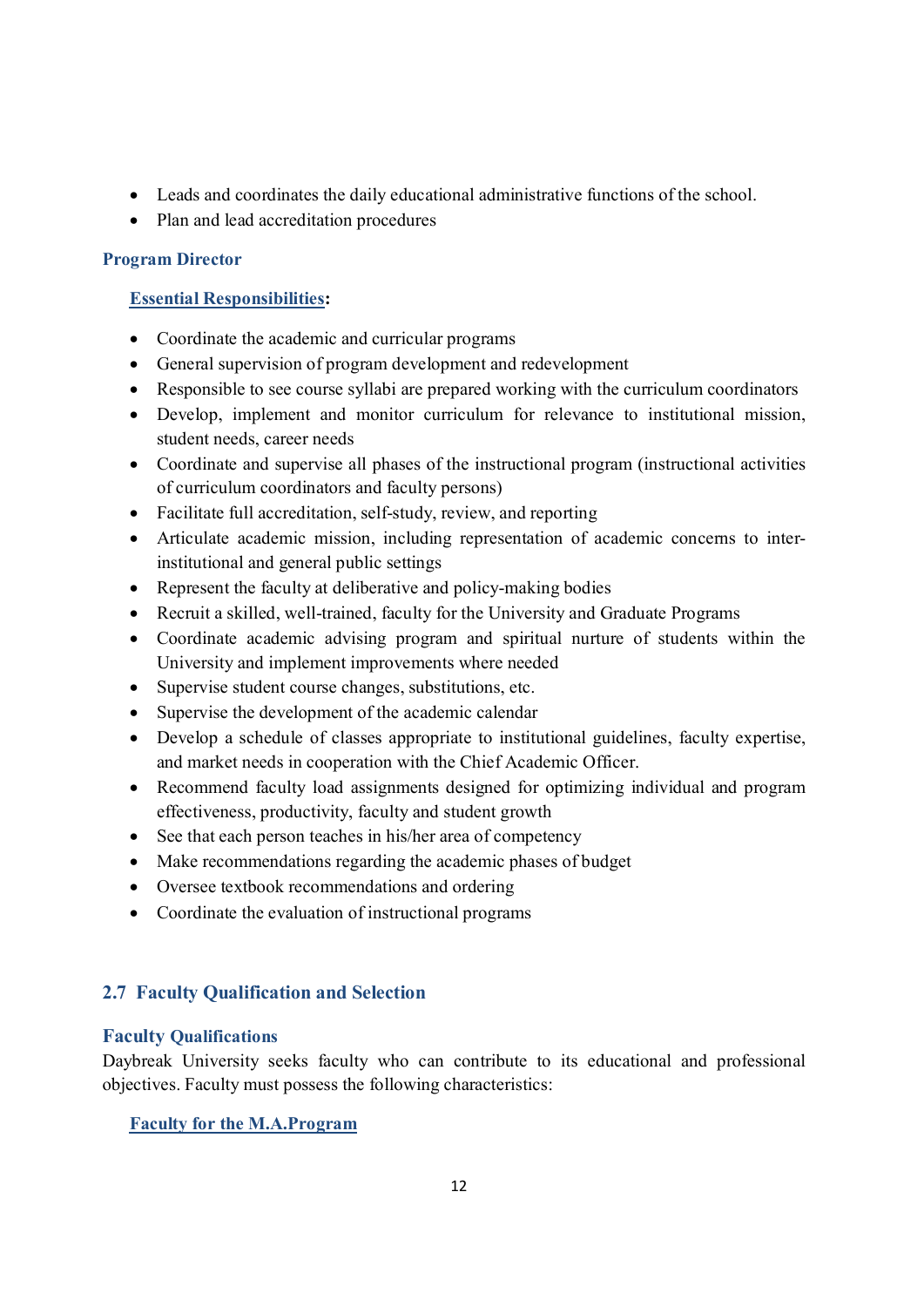- 1) An earned accredited master or doctoral degree in Counseling Psychology, Marriage and Family Therapy, or related disciplines.
- 2) Minimum 3 year outstanding teaching experience in master level courses
- 3) Adequate experience in developing curriculum and courses
- 4) Be aware of cultural diversity and promote mutual respect
- 5) Excellent oral, written and interpersonal communication skills

### **Faculty for the Ph.D. Program**

- 1) An earned accredited doctoral degree in Counseling Psychology, Marriage and FamilyTherapy, or related disciplines.
- 2) Minimum 3-year outstanding teaching experience in doctoral level courses
- 3) Minimum 3-year experience in supervising doctoral students' dissertation writing
- 4) Adequate experience in developing curriculum and courses
- 5) Be aware of cultural diversity and promote mutual respect
- 6) Excellent oral, written and interpersonal communication skills

### **Purposeof Recruitment**

Recruitmentshallbe an active process intended to find highlyqualified instructors to fillinstructional vacancies.In the process of recruitmentand the establishmentofa candidates'pool, everyeffortshallbe made to complywith the University's EqualOpportunity, StaffDiversity, and GenderEquitypolicies.

### **Role of the PresidentandChief Academic Officer**

ThePresidenthasdesignatedthe Chief Academic Officerto overseethe facultyhiring policyand procedure.

### **Role of the Faculty**

TheUniversityshallencourage andprovide forthe active participation of facultyin recruitmentefforts.Such participation maytake the formofmeeting with prospective applicants or representative groups to promote or explain advertised positions, the advertisementofopen positions atconferencesand workshops, the mailing or distribution of flyersto representative individuals orgroups, orotheractivitieswhichwould assistrecruitment.

### **Advertising**

With the understanding thattiming is ofmajorimportancein successfully recruiting a large anddiverse population ofqualified applicants foranyadvertised position, these guidelinesshallapply:

- 1) The authorization process foranticipated–advertised positions shallcommence as earlyaspossible.
- 2) Alljob announcements for facultypositions in the Universityshallinclude requirements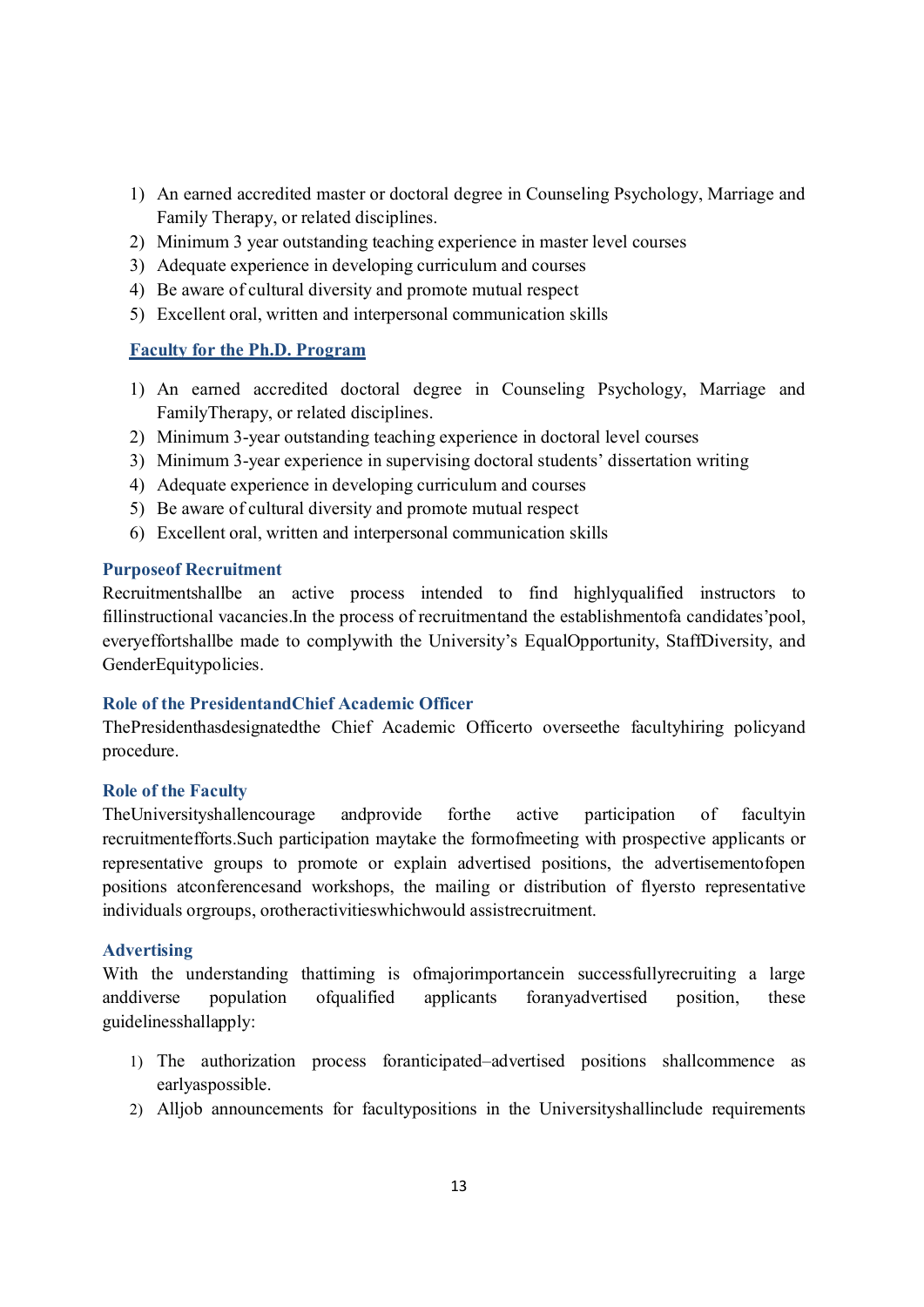described inFacultyQualifications.

- 3) Allpositions shallbe regularlyadvertised fora minimumof 30 calendardays.Positions maybe advertised forless than 30 days when emergencies, hiring deadlines, facultyschedules, orwhere the numberof respondents, theirdiversity, and theirqualifications indicatesthatthere is no need forfurther recruitment.
- 4) In orderto ensure fullparticipation of facultyin the recruitmentand hiring process andto provide maximumexpose ofadvertised positions to potentialcandidates, everyeffortshallbemade forpositions to closeno laterthan fourweeksbefore theend ofthequarterin which theyare advertised.
- 5) Notice ofVacancyforms filed to initiate authorization fornewposition shallinclude recommendations foradvertising resourcesin common use. Daybreak University membersare encouraged to enhance the list when itis practical to do so.
- 6) Daybreak University shallmake everyeffortto see thatthe steps required forhiring newfacultyare completed as earlyaspossible in accordance with thisFacultyHiring Policyand Procedure

# **2.8 TheCriteriaforPromotion**

Theprimarycriterionforpromotionistheexhibitionofscholarlyandprofessional competencethatpromoteseffectiveteaching, academicresearch,andservice.

### **TeachingEffectiveness**

- Createa classroomoreducationalenvironmentthatpromotesengagedlearning andacademicexcellence.
- Demonstratetherelevanceofthe Christianfaithwith thedisciplineofstudy.
- Demonstraterespectandappreciationforstudents,otherfaculty,and communitymembers.
- Demonstrateenthusiasmforthesubjectmatterandestablishacultureof learning.
- Makeacontinuingstudyofandimplementeffectivepedagogical methodsand materialsin theappropriatefield.

### **AcademicResearch/ProfessionalPerformance**

- Maintainabreadthofscholarship, pursues erious ongoing research, and share results with students,colleagues, andfellowspecialists.
- Engageinanongoingstudy of the their tegration of the theorem of thefacultymember'sfieldwiththeChristianfaith.
- Encourageandguidescholarlyactivityamong students.

### **Serviceto the UniversityCommunityandtheChurch**

• Adviseandmentor students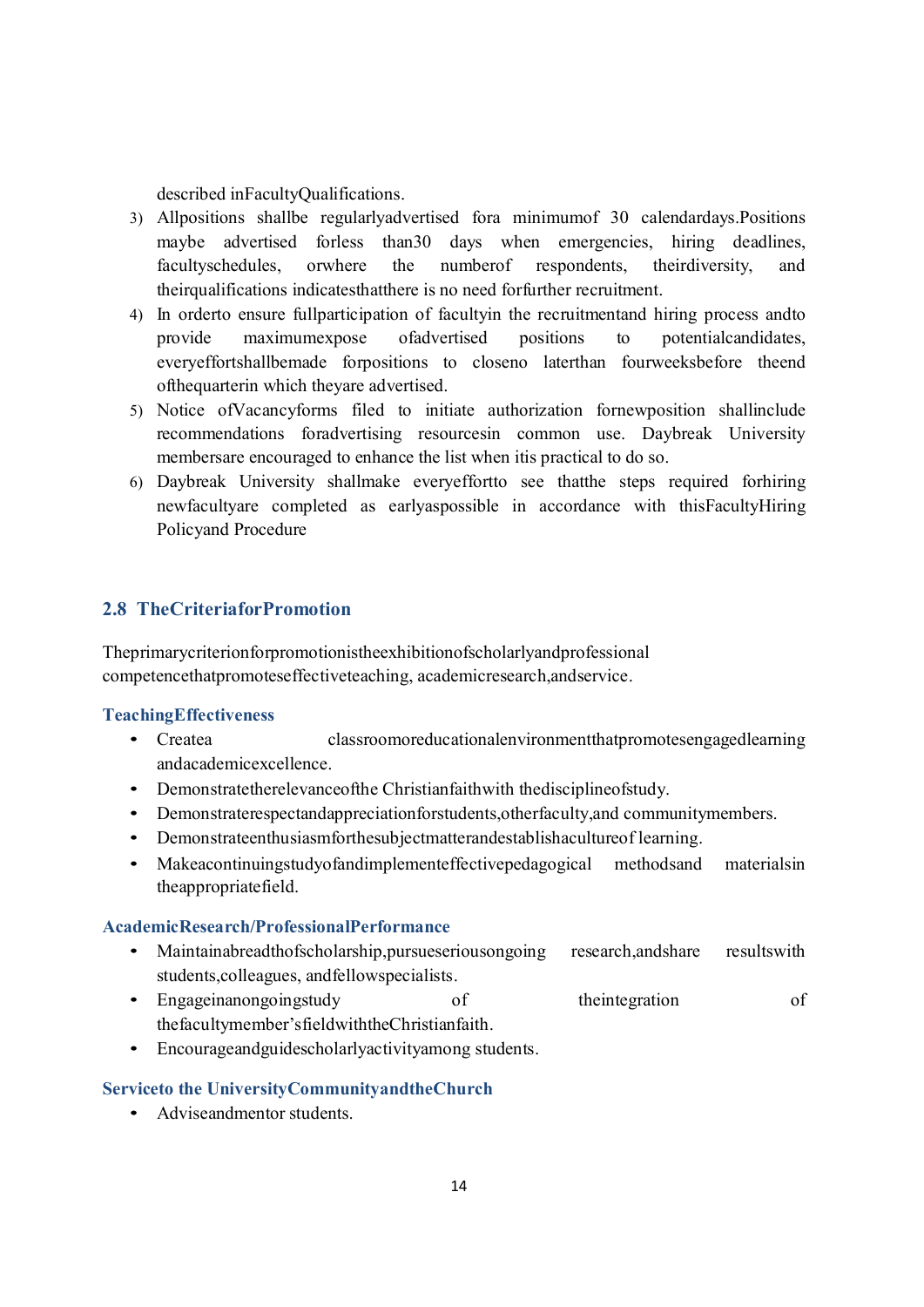- Participatein appropriateactivitiesof thefaculty.
- Participateinchurchlifeandserviceactivities.

# **2.9 Faculty Academic and Professional Development Information**

Daybreak University holds faculty development meetings at least twice a year. In these meetings, faculty are provided with instructional and administrational information and they discuss concerned issues. Syllabus writing workshops are provided each year. Faculty are encouraged to participate in professional seminars and conferences and to serve in professional communities.

### **Training and Development**

Whenever possible, Daybreak University provides opportunities for the education, training, and development of the faculty. Emphasis is placed on courses and programs, which have been determined to be necessary, and of general or specific benefit to an individual or a group of employees.

Specially designed training programs tailored specifically for all University's employees are periodically provided, in addition to on-the-job training provided by many individual departments.

### **Professional Development Benefits**

Daybreak University holds an annual in-service training for all faculty members for professional development.

The University will support faculty members, once a year, for his/her attending an outside seminar or conference. The professional growth, outside of Daybreak University, must be approved by both the Directors of Academics and of Operations to ensure the activity falls within their field of expertise.

# **Sabbaticals**

Daybreakprovidestimeandsupportfor facultysabbaticals forthe continueddevelopmentof thefaculty.Sabbaticalsaregrantedin theexpectationthattheywillenrichtheteaching effectivenessandenlargethescholarlyproductivityof thefaculty.Facultymembersare responsibleforcarefullyplanning sabbaticals and wiselyusingthetimeandfunds providedby theuniversity.

A sabbatical maybeundertakenforthepurposeofscholarlyorprofessional production (e.g.,books,articles,orotheridentifiableaccomplishments);orfor thepurpose of enhancingthefaculty member'steachingproficiency andmay includesuchprojects as study in one'sdisciplineorexploration inarelateddiscipline.Sabbaticalsmustshow promiseof aspecific contributiontothemissionof theuniversity.

Eachmemberof theregularfaculty iseligibleforregularsabbaticals.Aftersix fullyears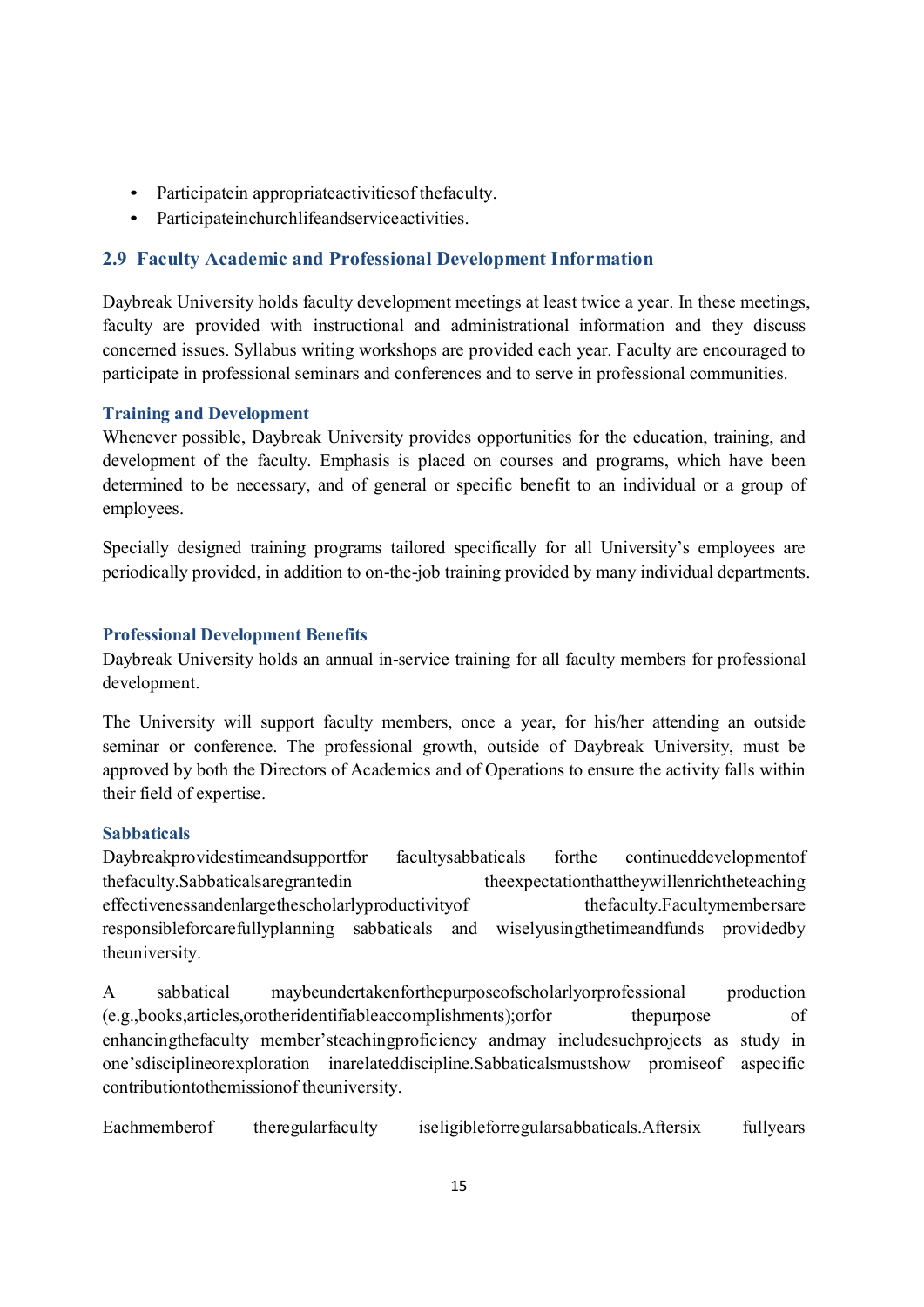ofservicetoDaybreak,regularfacultymembersmaybe approvedforasabbaticalequivalent to onefullcalendaryearwith1/2 salaryandbenefits.Alternatively,afterthreefullyears ofservicetoDaybreak,regularfacultymembersmaybe approvedforaone-quarter sabbatical with1/2salaryandbenefits.

# **2.10 Faculty Evaluation**

Daybreak University evaluates faculty members' performance each year. The evaluations span the areas of teaching, scholarly activity/professional performance and community service/administration.

Through the evaluation process, each faculty receive constructive comments and suggestions helpful to the enhancement of their instructional effectiveness. The evaluation results influence faculty enhancement and promotion. The details of the evaluation procedure are as follows.

### **Evaluation of Full-Time Faculty**

- 1) Teaching
	- a. Student evaluation of course and instructor through questionnaires
	- b. CAO and peer-chair evaluations through questionnaires
- 2) Scholarly Activity

Publications such as books, paper presentations, articles, book chapters and bookreviews (point scale: book 5, paper presentation, article or book chapter 1, book review 0.5)

- 3) Professional Development Maintaining a clinical membership and supervisor status with professional societies such as AAMFT, IRI or APA etc.
- 4) Community Service/Administration Administrative work for the department or program (point scale: 1 very unsatisfactory, 2unsatisfactory, 3 acceptable, 4 strong, 5 very strong)

### **Evaluation of Adjunct Faculty**

- 1) Teaching
	- a. Student evaluation
	- b. Peer evaluations
- 2) Administrative cooperation

(point scale: 1 very unsatisfactory, 2 unsatisfactory, 3 acceptable, 4 strong, 5 very strong)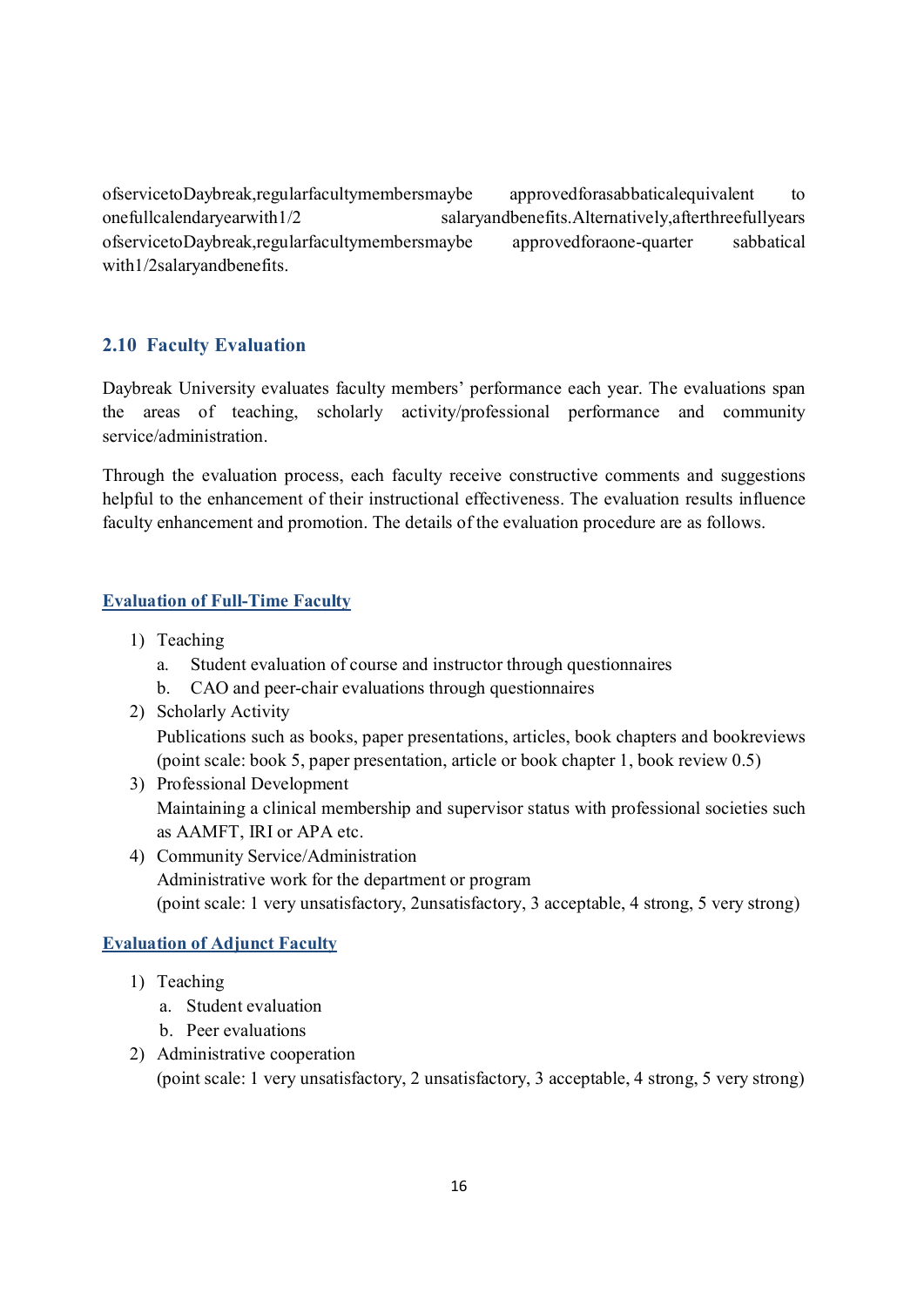# **Daybreak University Full Time Faculty Annual Evaluation Form**

Evaluation Completion Date:

Evaluated Faculty Name: Signature:

CAO's Name: Signature:

# **Rubric of Full Time Faculty Evaluation**

(point scale: 1 very unsatisfactory, 2unsatisfactory, 3 acceptable, 4 strong, 5 very strong)

| <b>Areas Being</b><br><b>Evaluated</b> | $\mathbf{2}$ | 3 | $\overline{\mathbf{4}}$ | 5 |
|----------------------------------------|--------------|---|-------------------------|---|
| Teaching                               |              |   |                         |   |
| Research-                              |              |   |                         |   |
| Scholarly                              |              |   |                         |   |
| Activity/                              |              |   |                         |   |
| Professional                           |              |   |                         |   |
| Performance                            |              |   |                         |   |
| Community                              |              |   |                         |   |
| Service/                               |              |   |                         |   |
| Administration                         |              |   |                         |   |
|                                        |              |   |                         |   |
| Total/                                 |              |   |                         |   |
| <b>Average Score</b>                   |              |   |                         |   |

**Comments (Strengths/Weaknesses) and Suggestions:**

**Evaluated Faculty's Comments:**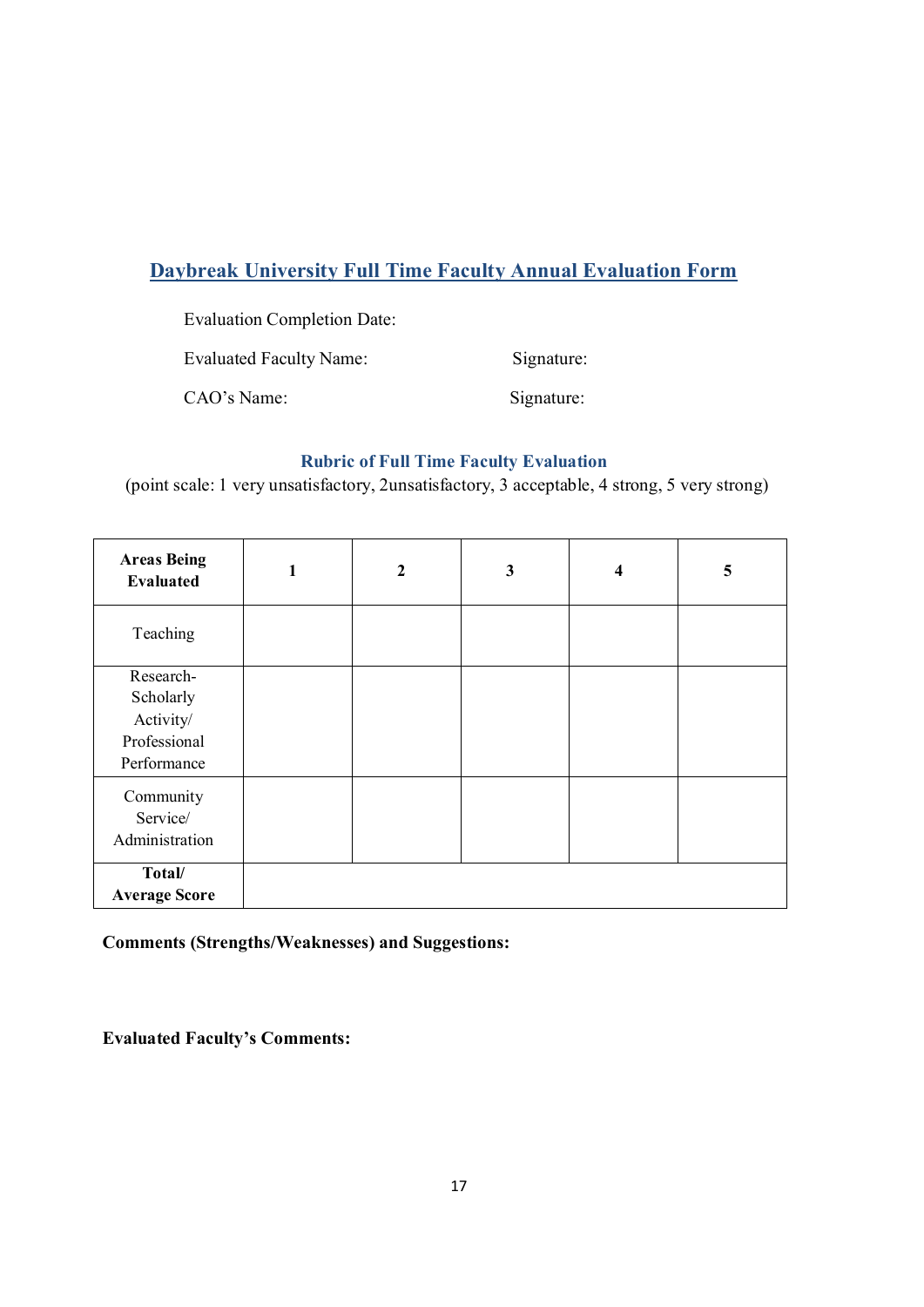# **Daybreak University Adjunct Faculty Annual Evaluation Form**

Evaluation Completion Date:

Evaluated Faculty Name: Signature:

CAO's Name: Signature:

# **Rubric of Adjunct Faculty Evaluation**

(point scale: 1 very unsatisfactory, 2unsatisfactory, 3 acceptable, 4 strong, 5 very strong)

| <b>Areas Being</b><br><b>Evaluated</b> | 1 | $\mathbf{2}$ | 3 | $\overline{\mathbf{4}}$ | 5 |
|----------------------------------------|---|--------------|---|-------------------------|---|
| Teaching                               |   |              |   |                         |   |
| Administrative<br>cooperation          |   |              |   |                         |   |
| Total/<br><b>Average Score</b>         |   |              |   |                         |   |

**Comments (Strengths/Weaknesses) and Suggestions:**

**Evaluated Faculty's Comments:**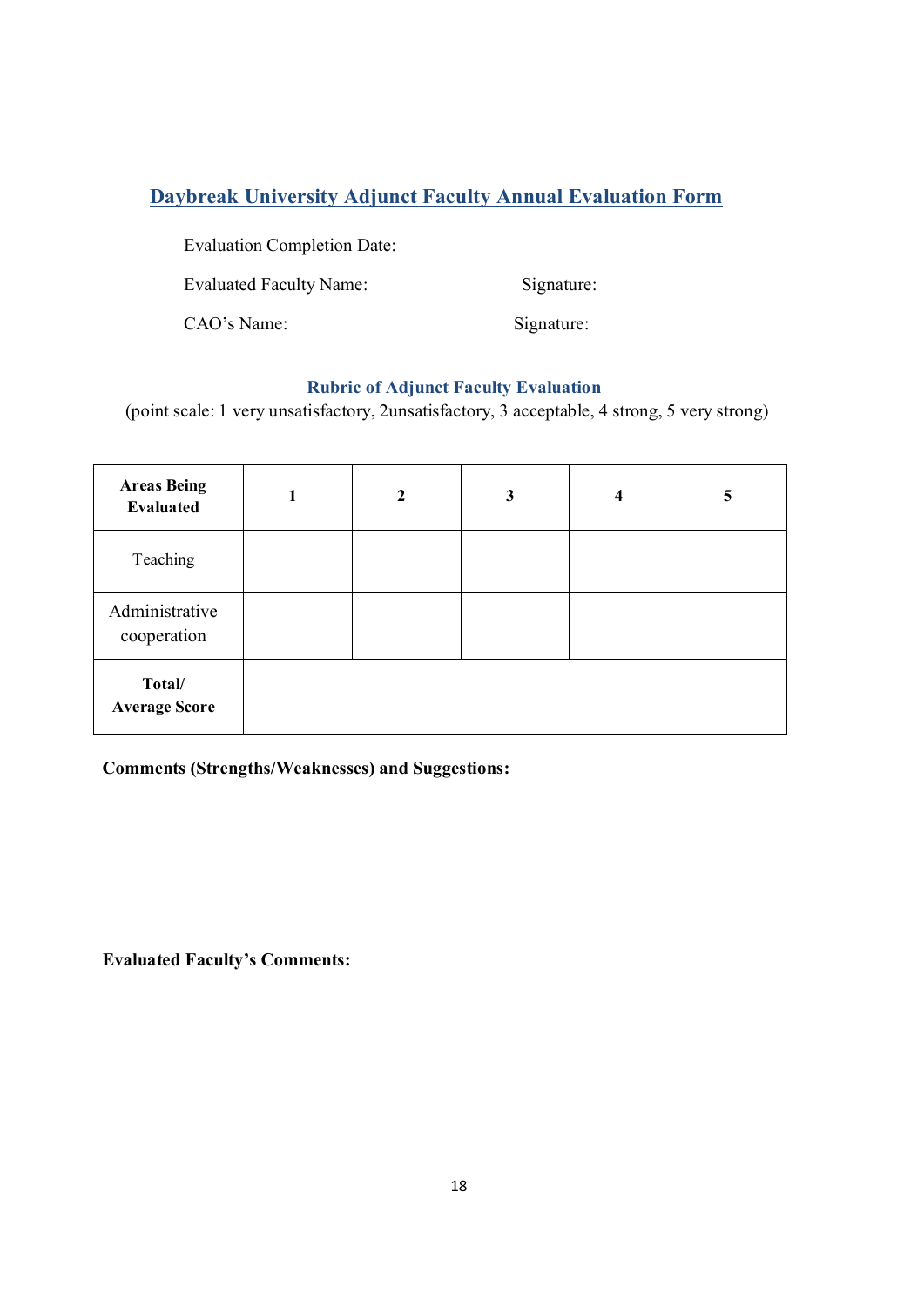# **Faculty Teaching Evaluation Form**

Faculty Name:

Evaluator's Name and Position:

Evaluation Date:

Course Code and Title:

Program Name:

Number of Students:

# **Rubric of Faculty Teaching Evaluation**

(point scale: 1 very unsatisfactory, 2unsatisfactory, 3 acceptable, 4 strong, 5 very strong)

| <b>Areas Being</b><br><b>Evaluated</b>              | 1 | $\overline{2}$ | 3 | $\overline{4}$ | 5 |
|-----------------------------------------------------|---|----------------|---|----------------|---|
| Course Relevance<br>to the Institutional<br>Mission |   |                |   |                |   |
| Student Learning<br>Outcomes                        |   |                |   |                |   |
| Organization of<br>the Lesson Plan                  |   |                |   |                |   |
| Use of Text Books<br>and Materials                  |   |                |   |                |   |
| Use of Class Time                                   |   |                |   |                |   |
| Classroom<br>Management                             |   |                |   |                |   |
| Subject Matter<br>Experience                        |   |                |   |                |   |
| Contents                                            |   |                |   |                |   |
| Teaching<br>Methodologies                           |   |                |   |                |   |
| Presentation and<br>Delivery                        |   |                |   |                |   |
| Application                                         |   |                |   |                |   |
| Rapport                                             |   |                |   |                |   |
| Student Interaction                                 |   |                |   |                |   |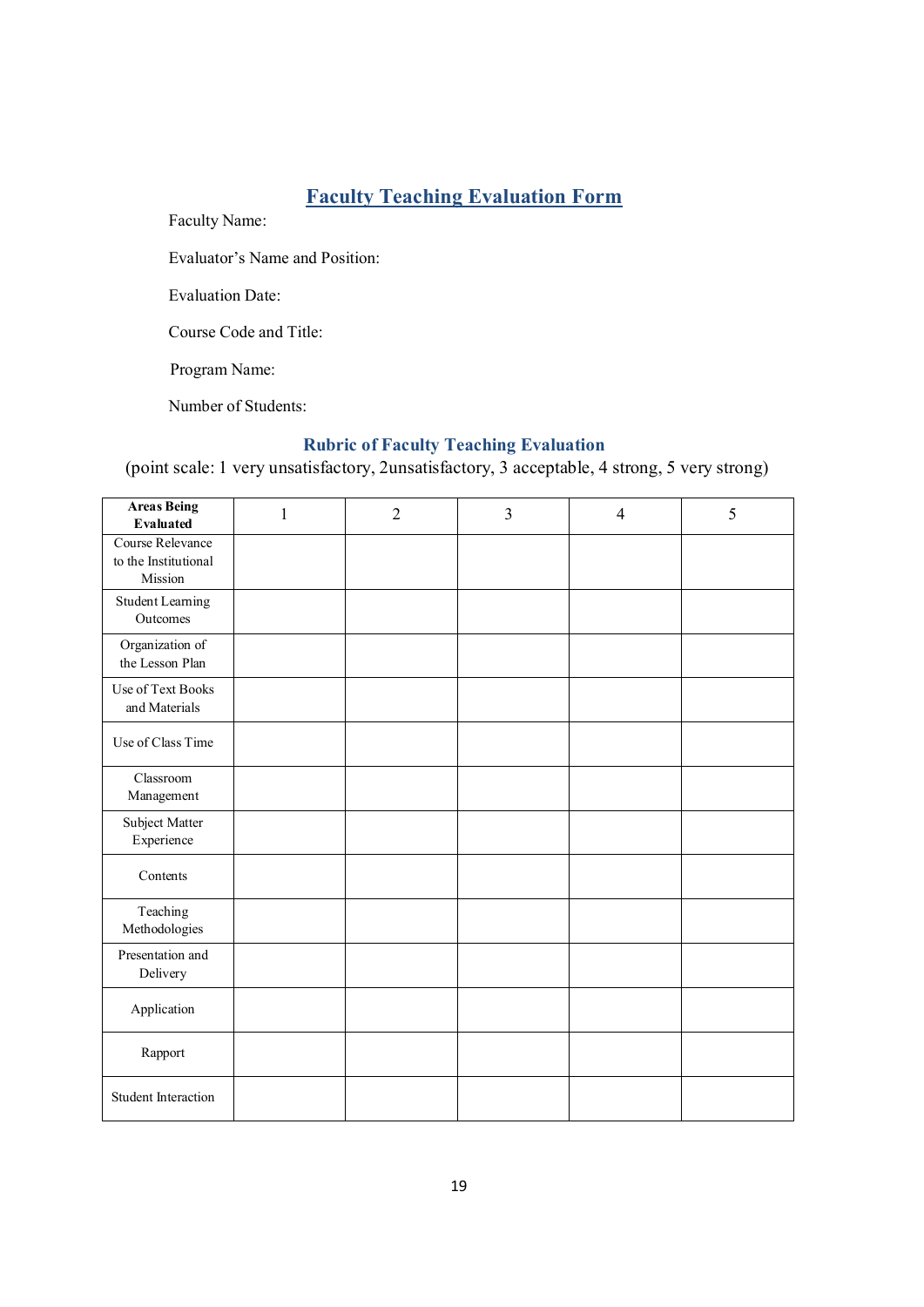|                     | Comments (Strengths and Weaknesses):<br>$1.$ |
|---------------------|----------------------------------------------|
| Evaluator Comments  | Recommendations:<br>2.                       |
|                     | Comments:                                    |
|                     |                                              |
|                     |                                              |
| Instructor Comments |                                              |
|                     |                                              |

# Endorsement

Evaluator's Name and Signature:

Date:

Instructor's Name and Signature:

Date: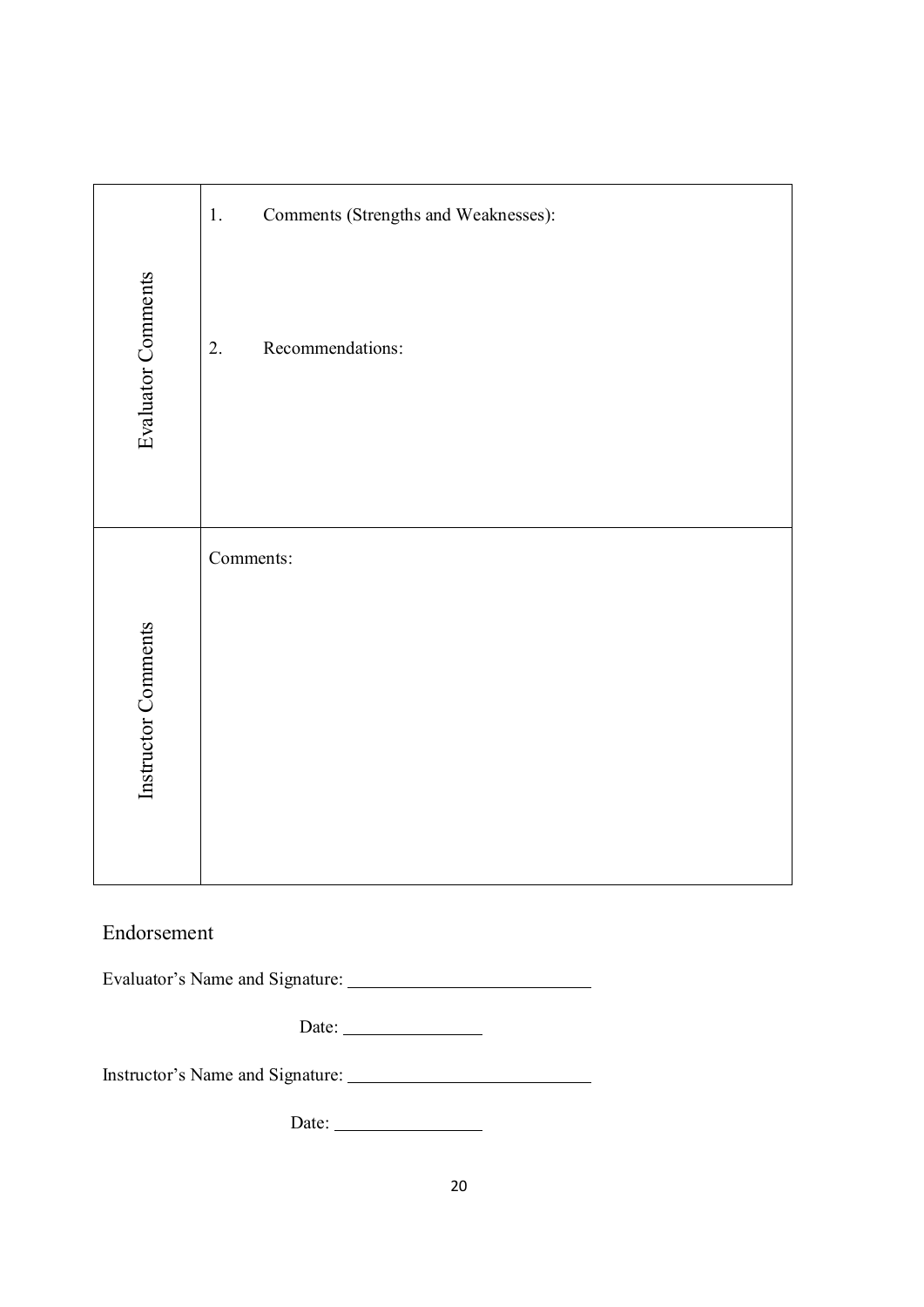### **2.11 Academic Freedom**

In pursuit of its mission, Daybreak University strives to promote an environment of full academic freedom in which to pursue teaching, learning, and scholarly activity. All faculty members and students are expected to exercise academic freedom in a manner consistent with the professional standards of one's discipline. All instructors have the right to freedom regarding the specific material to be covered, the pedagogical methods to be employed in a course, and individual student grades, as long as the materials, methods and grades are consistent with the learning objectives and academic policies. In their academic coursework, students are entitled to full freedom of learning. Faculty engaged in scholarly activity have the freedom to choose their subject matter and methods of inquiry. Scholars are entitled to full freedom in publication and presentation of their work. Students who engage in scholarly activity under the direction of a faculty member have academic freedom subject to the supervision of the faculty member.

### **2.12 Program and Curriculum Development**

#### **FacultyResponsibility in Curriculum Evaluation and Development**

The facultyreviews the facultyreviews the state of the facultyreviews the state of the state of the faculty  $\frac{1}{2}$  and  $\frac{1}{2}$  and  $\frac{1}{2}$  and  $\frac{1}{2}$  and  $\frac{1}{2}$  and  $\frac{1}{2}$  and  $\frac{1}{2}$  and  $\frac{1}{2}$  and  $\$ curriculumandevaluatesitsefficiencyinmeetingtheUniversity'sgoalsandobjectives. The faculty recommends curriculumchangesto the Chief Academic Officer for ratification by theBoardofDirectors.The fulltimefacultydevelopsacademicpoliciesandsetsacademicstandards.Part-time and adjunctfaculty members offer consultation in curriculum matters in their areas of expertise. They also participate in curriculum evaluation by reviewingtheirparticularcourses each quarter in light of their objectives.

### **DevelopingNew CoursesandNewPrograms**

Whilefacultymembers are recognized forcompetenceintheir particularfieldofstudy, the faculty as a whole is responsible for the developmentofcoursesandprograms to ensure quality academic requirements and the fulfillment of the University's mission. Afacultymemberproposingchanges,additions,ordeletionstoacurricularprogrammust observe thefollowingprocedures:

- 1) NotifytheChief Academic Officer of intent to propose aprogramchange.
- 2) Present a writtenproposalto thefaculty to include the following items:A descriptionofthecourseorcoursessuggested for change, addition, or deletion.
- 3) A listofobjectivesforeachcourse suggested for change or addition.
- 4) Anoutlineofthecontentsforeachcourse suggested for change or addition.
- 5) Submit a request to the Chief Academic Officer for the proposal to be consideredatthenextfacultymeeting.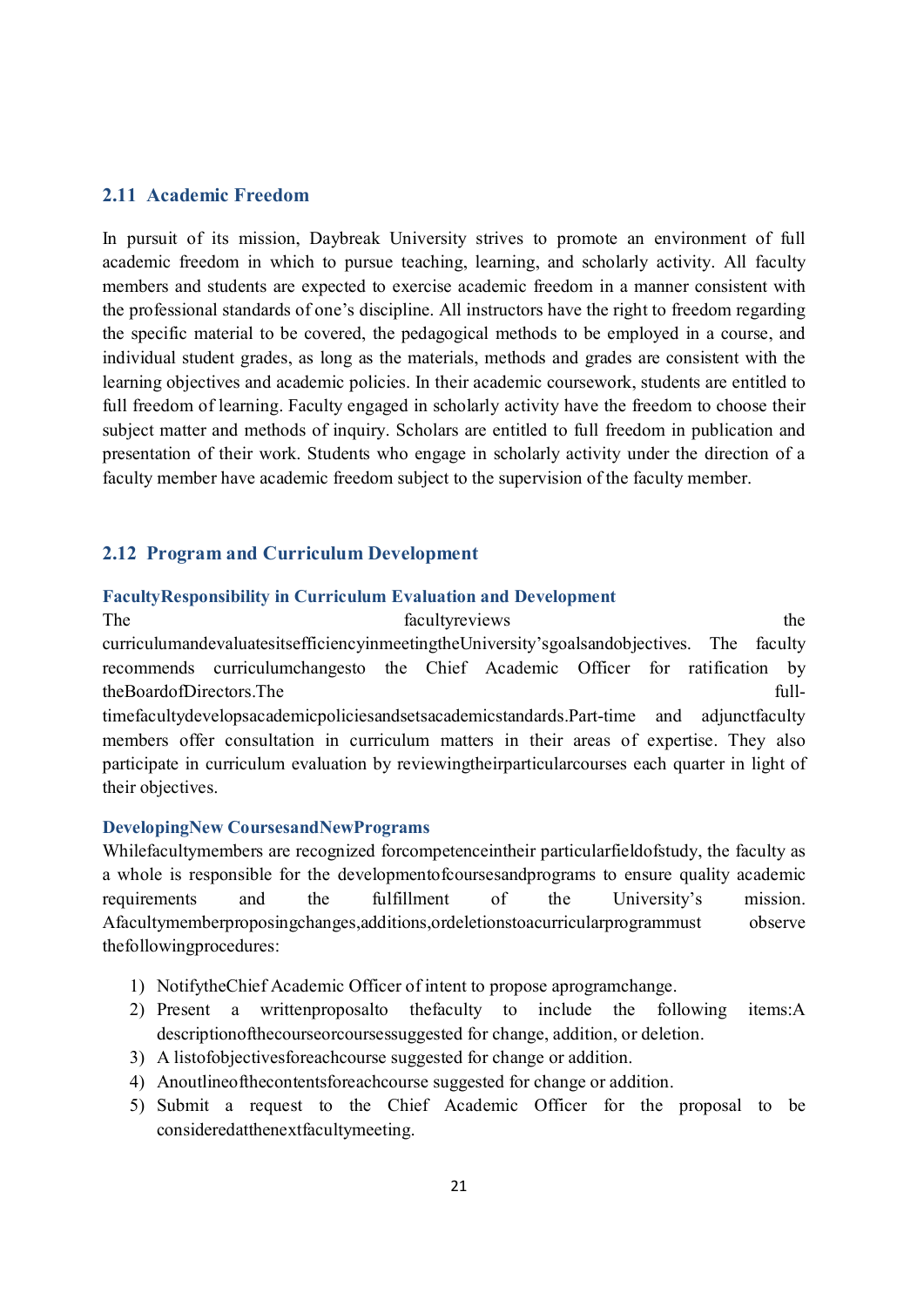- 6) Thefacultywill recommend to the Chief Academic Officer its decision of approval, rejection, approval with refinements or changes, or further study.
- 7) The BoardofDirectors must ratify all new majors and degree programs.NewcoursesandchangestoexistingprogramsneedonlytheapprovaloftheChief Academic Officer.

### **2.13 Library Support for Faculty**

#### **LibraryPrivileges**

- 1) Allfull-time,part-time,andadjunct faculty members havefulllibraryprivileges.
- 2) Faculty members mayborrow for an entire quarteras manybooks, tapes, or other materialasneededforcurrentresearchneeds. The library may recall an item needed for class reserve purposes.

### **Textbooks**

Textbooksforeachcoursemust be ordered no later thantwoweekspriortothebeginning ofeachquarter.Instructors should provide ample notice tothelibraryconcerningtextbookselectionssotheycanbemadeavailableforstudentstopurchase.

#### **ReserveBooks**

Instructors may place on reserve any material relevant to the support of courses they are teaching, particularly requiredsupplementaryreading. Instructors should notify the librarian of reserve items at least two weeks before the beginningofthequarter. Students may use reserve items only in the library. Instructors who loan personalitemstothelibraryforreserveusage are responsible for submitting alist of the items tothelibrarian.Ifthelibrarydoesnothavearequestedbookinitspresentcollectiontobeplacedonreserve,t helibrarianwilladd theworkas quickly as possible.

### **QualityControl**

Thefacultyannuallyevaluatestheholdingsofthelibrarytoensurethattheyreflectqualityscholarshipan drelevancytothecurricularprogramsofthe university. Part-time and adjunct faculty members are encouraged to participate in this evaluation. The faculty is responsible for recommending deletions and additions to library holdings.

### **2.14 Grading System**

Grades are based on the progress in achieving course goals and is reported as a letter grade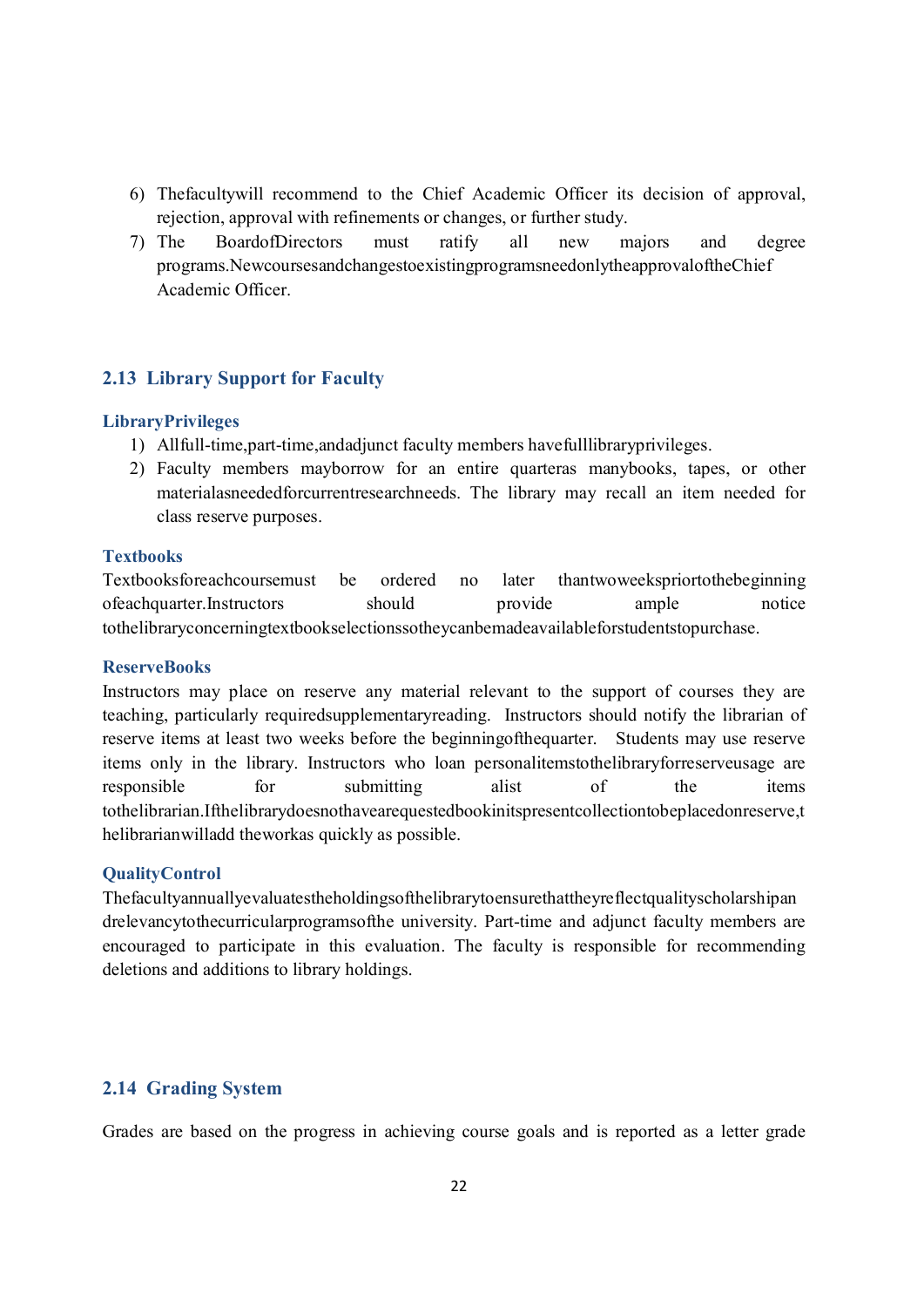| Grade          | <b>Grade Points</b> | <b>Numerical</b><br>Grade | <b>Descriptions</b>        |
|----------------|---------------------|---------------------------|----------------------------|
| $A+$           | 97-100              | 4.0                       | Outstanding                |
| $\mathbf{A}$   | 94-96               | 4.0                       | Excellent+                 |
| $A-$           | 90-93               | 3.7                       | Excellent                  |
| $B+$           | 87-89               | 3.3                       | Good+                      |
| $\mathbf{B}$   | 84-86               | 3.0                       | Good                       |
| $B-$           | 80-83               | 2.7                       | Good-                      |
| $C+$           | 77-79               | $\overline{2.3}$          | Satisfactory+              |
| $\overline{C}$ | 74-76               | 2.0                       | Satisfactory               |
| $C-$           | 70-73               | 1.7                       | Satisfactory-              |
| $D+$           | 67-69               | 1.3                       | Poor                       |
| D              | 64-66               | 1.0                       | Very Poor                  |
| $D-$           | $60 - 63$           | 0.7                       | <b>Extremely Poor</b>      |
| F              | Below 60            | $\boldsymbol{0}$          | Failure                    |
| $\mathbf{P}$   | N/A                 | N/A                       | Pass                       |
| I              | N/A                 | N/A                       | Incomplete                 |
| <b>AU</b>      | N/A                 | N/A                       | Audit                      |
| W              | N/A                 | N/A                       | Withdrawal                 |
| $\mathbb{R}$   | N/A                 | N/A                       | <b>Repeated Course</b>     |
| <b>TC</b>      | N/A                 | N/A                       | <b>Transferred Credits</b> |
| In Progress    | N/A                 | N/A                       | In Progress                |

based on the grading system adopted by Daybreak University:

### **2.15 Faculty Benefits**

### **Professional Development**

In the annual budget, the University considers a limited amount of funds to reimburse full-time faculty members for travel expenses to professional meetings and membership fees in approved professional organizations.

### **Release Time for Study or Professional Development**

Full time Faculty can have release time for study or professional development by submitting their proposals to the Chief Academic officer and after being approved by President.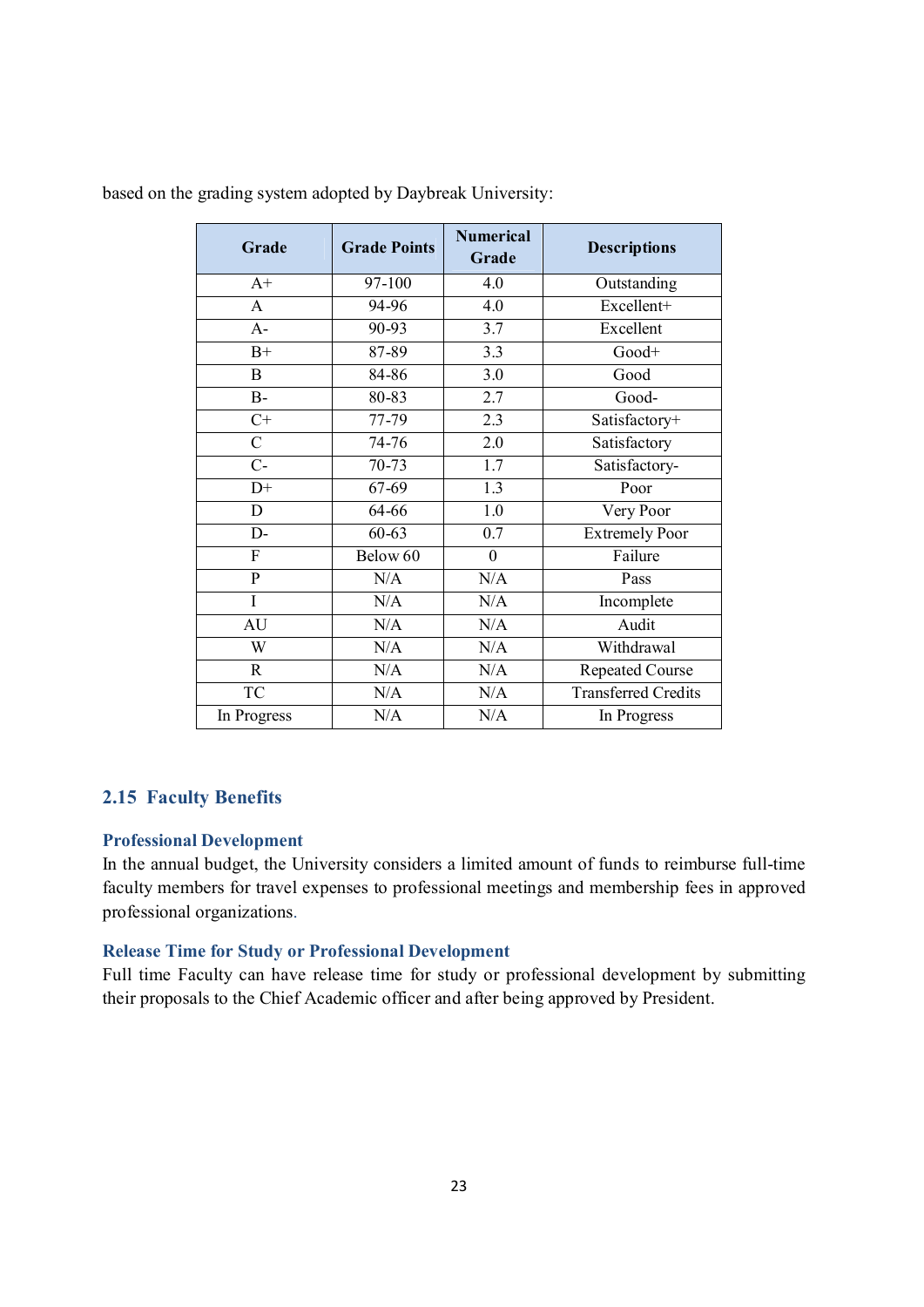# **2.16 Dismissal of Faculty**

A faculty member or administrator whoisfoundtohavesubmittedforgedormisleadingdocumentspertaining toacademicqualifications,previousprofessionalexperience,orotherqualificationsforministryatDay break University,willberequiredtoresignimmediately.

Full-time faculty members normally sign a one year contract at the very beginning, while parttime and adjunct faculty sign contracts foronequarter at a time. After the first year contract ends, either the full time faculty or Daybreak University may choose to terminate the employment relationship at any time. Contractsmaybeterminatedforthefollowingreasons:

- 1) University financial constraints.
- 2) Moralinconsistencies.
- 3) Significantneglectofduties.
- 4) Professionalincompetence.
- 5) BehaviorandattitudesnotinharmonywithUniversitypolicies,standards,andethical practices.

In the event of termination for any of the above stated reasons, except for financial constraints, the following procedures will be observed:

- 1) Adequatecausefordismissal will berelateddirectlyto the individual's dischargeofduties or inappropriate behavior.Threat of dismissalwillnotbeusedtorestrainfacultymembersintheirexerciseofacademicfreedom orotherrightsofexpressionoutsideofthe University.
- 2) Dismissal of a faculty memberbeforetheendofthecontracttermwillbeprecededby:
	- a. discussionsbetweenthefacultymemberandappropriateadministrativeofficers, particularly the President and the Chief Academic Officer, seekingamutualagreement;
	- b. inquirybythe faculty Grievance Committee,whichsubmits a non-binding recommendation to the President concerning whether or not to initiate dismissal proceedings;
	- c. astatementofcharges clearly defined bythe President.
	- d. Pendingafinaldecisionbythe Grievance Committee,nootheractionrelativetothefacultymember'sactivity will betaken.Salarywillnotbeaffected by these proceedings.
- 3) The individual in jeopardy of dismissalhas therighttoreceiveclearandspecificreasonsfordismissal, to be given time for properpreparation, including help from others intheUniversity, and to submit carefully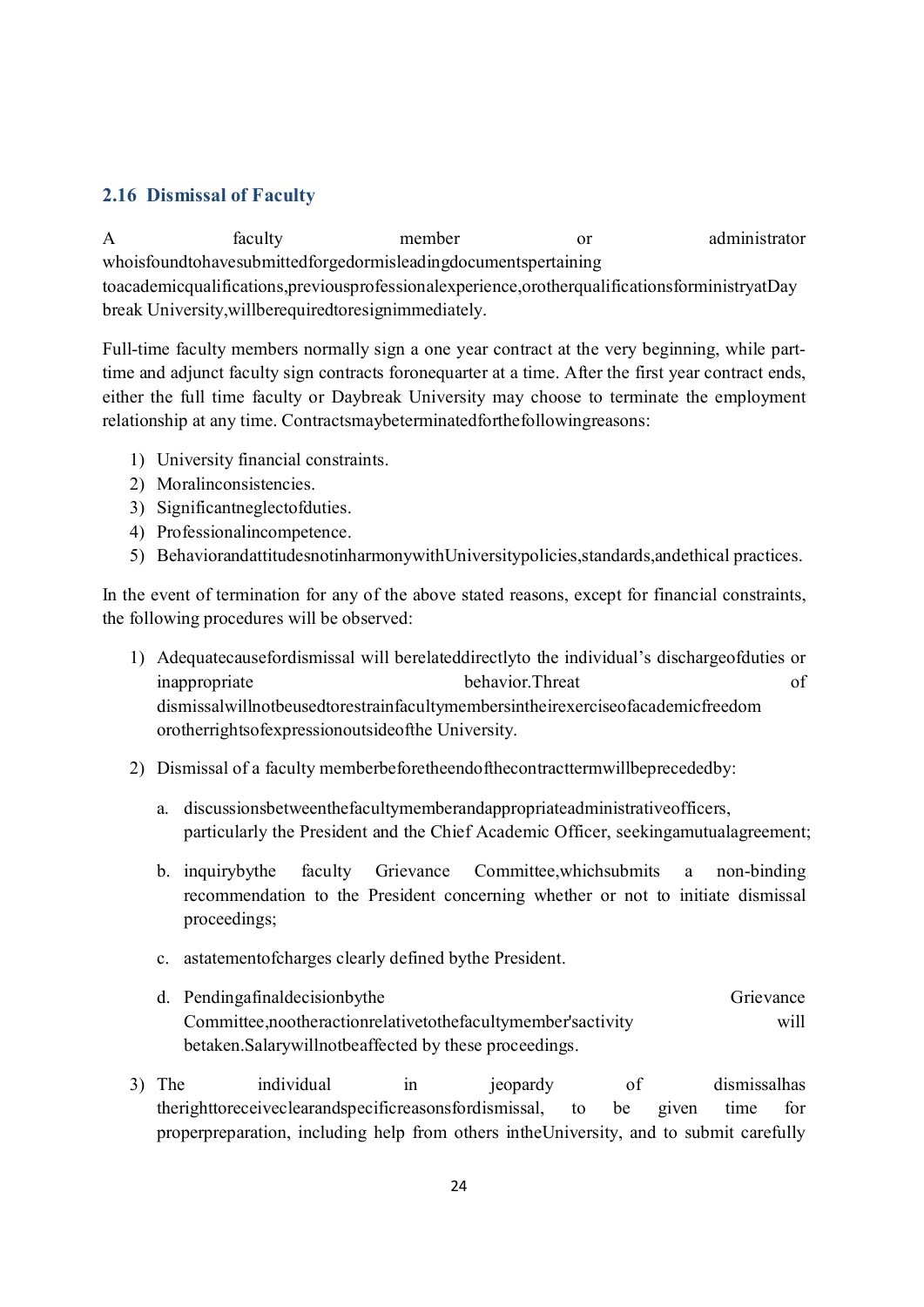writtenrecordsofproceedingsforreviewbyothersintheUniversityconcernedwiththedecision. Useofstrictlegalevidenceisnotnecessary, sincethepurposeistodetermine thetruthasfairlyaspossible.Theburdenofproofisuponthe University, and the individual in question will be considered innocent until charges are proved. Evidence will include peertestimony,studentsurveys, and reviewsbytheChief Academic Officer.Discretionindealingwithsuchmattersisinorder in an an efforttominimizeinstitutionalconfusionandinjurytotheindividual. The President will provide all concerned parties with written notification of the decision.

- 4) Ifthe Faculty Grievance Committeeconcludesthat evidence fordismissal is insufficient, itwillsoreporttothePresident.IfthePresidentrejectsthereport,he/shewillprovide the committee and the faculty member in question with a written statement of the reasonsfordoingso. He/she will provideanopportunityforresponsebeforetransmittingthecasetotheBoardof Directors. If the committee concludes that a series of the contract a series of the contract of the contract of the contract of the contract of the contract of the contract of the contract of the contract of the contract o penaltylessthandismissalwouldbemoreappropriate,itwillmake such a recommendation,withsupportingreasons, to the President.
- 5) The President will present to the Board anycasethathasgonethroughtheformal processdescribedinsections2and3, along withhisrecommendationandthatoftheChief Academic Officer.Upon review, if the Board accepts the recommendation of the President and the Chief Academic Officer,School,thePresidentwillinformproperpersonsofthedecision.IftheBoarddoesnotacc epttherecommendation, it will state in writing its reasons, andafurtherhearingbythecommitteewillbeheld.TheBoardwillmakeafinaldecisiononlyafter studyofthecommittee'sreconsideration.
- 6) The University administration will review alldecisionsofnonrenewalofacontracttoensurethatproperprocedurehas been followed.The University will provide awrittenstatementonthespecificreasonsinallcases.Iftheadministrationfinds that proper procedure was not observed, eitherthefacultymemberor the administration may initiate new proceedings.
- 7) Faculty members who feelthat acolleague has injured them may appeal to the Grievance Committeefor consideration of the matterandrecommendationtothePresident.

### **2.17Faculty Files**

1) The University shall maintain an official personnel file for each faculty. This file shall contain all pertinent information concerning the status of the faculty's employment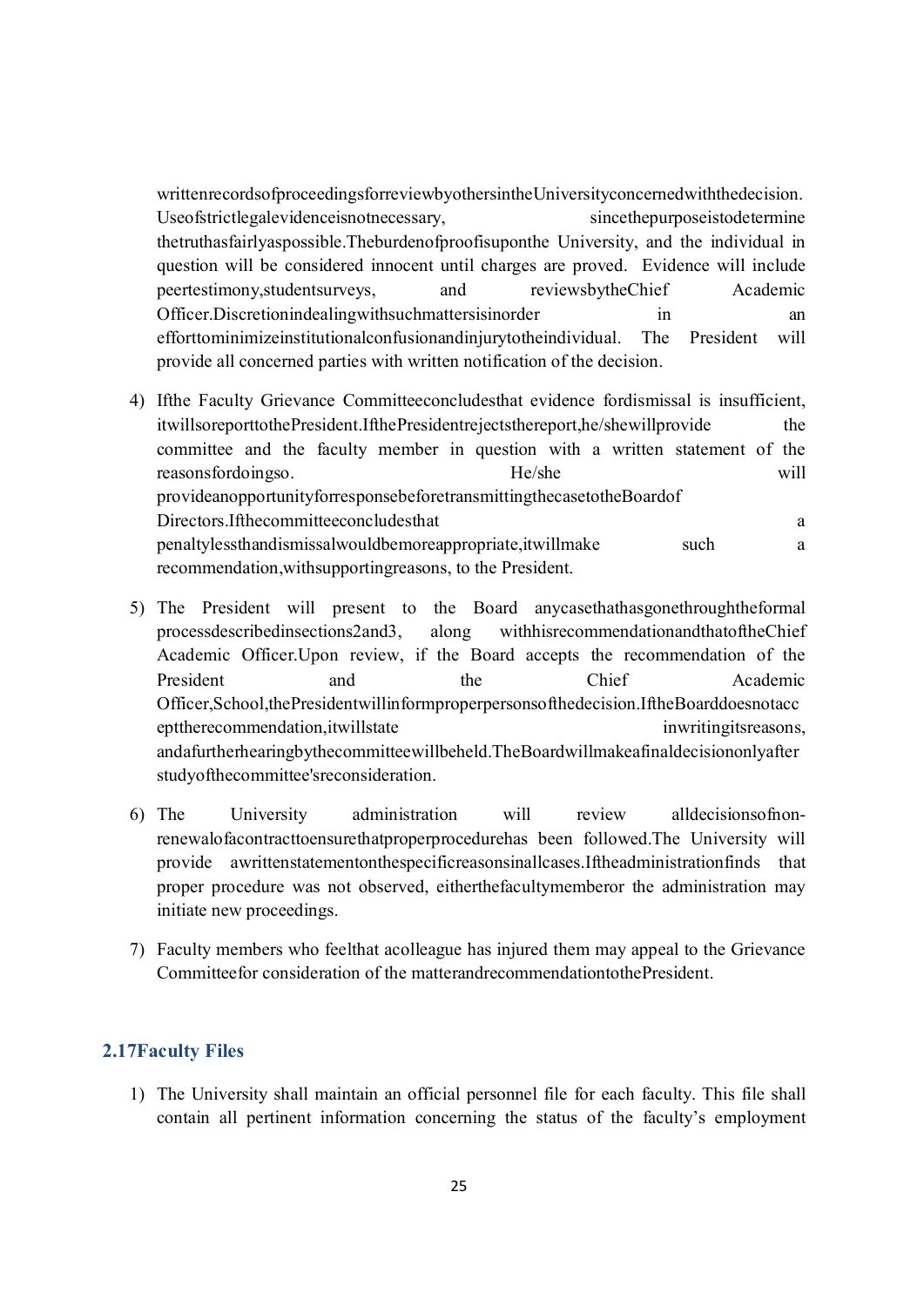withthe University. Each completed employee file should contain the following items:

- a. Curriculum Vitae
- b. Employment Application
- c. Employment Agreement (Contract)
- d. Transcripts (if required)
- e. Valid Certificate for authorization for Service (if applicable)
- f. W-4 Form
- g. I-9 Form (if applicable)
- h. Employee Information Sheet
- 2) Thematerialinthefile shallbe made available forinspection bythe faculty to whomthefile pertains, exceptratings, reports, or records which were:
	- a. Obtained prior to the employmentforthe faculty
	- b. Prepared byanidentifiableexamination committeemember, or
	- c. Obtainedin connection with a promotionalevaluation
- 3) Anyitemto be placedinthe fileshallbe clearlyidentifiedastoitssourceor originator andits date of receiptbythe University.Anonymous communications shallnotbe placed in thepersonnelfile norin anyotherfile maintained bythe University.
- 4) A faculty may forward to the office of the Academic Dean materials forinclusion in the file. All reasonable requests for inclusion of pertinent material in the FM's file shall be accommodated. Materials not filed shall be returned to the faculty.
- 5) Information of a derogatory nature, except that listed in this section, will not be filed until the faculty has been provided with a copy of the derogatory information and a noticeregarding the faculty's right to respond in writing. The response shall be attached to the derogatory information in the file.
- 6) The faculty shall have the right to comment in writing on any item in the faculty's personnel file, except those listed in this section. The written comments shall be attached to the appropriate materials in the faculty's personnel file.
- 7) The faculty shall have the right to copies of materials within the file except as noted in item 2 of this section. The cost of the duplication of items in the file shall be paid for by the faculty. In the event of disciplinary action against the faculty, such faculty, upon requests, shall be provided at the University's expense with a copy of any or all materials in the file deemed necessary by the faculty, except as noted in item 2 above.
- 8) Derogatory material placed in a faculty's personnel file shall be destroyed upon the request of the faculty when such material is four (4) or more years old.
- 9) The four-year period for the retention of derogatory material stipulated above does not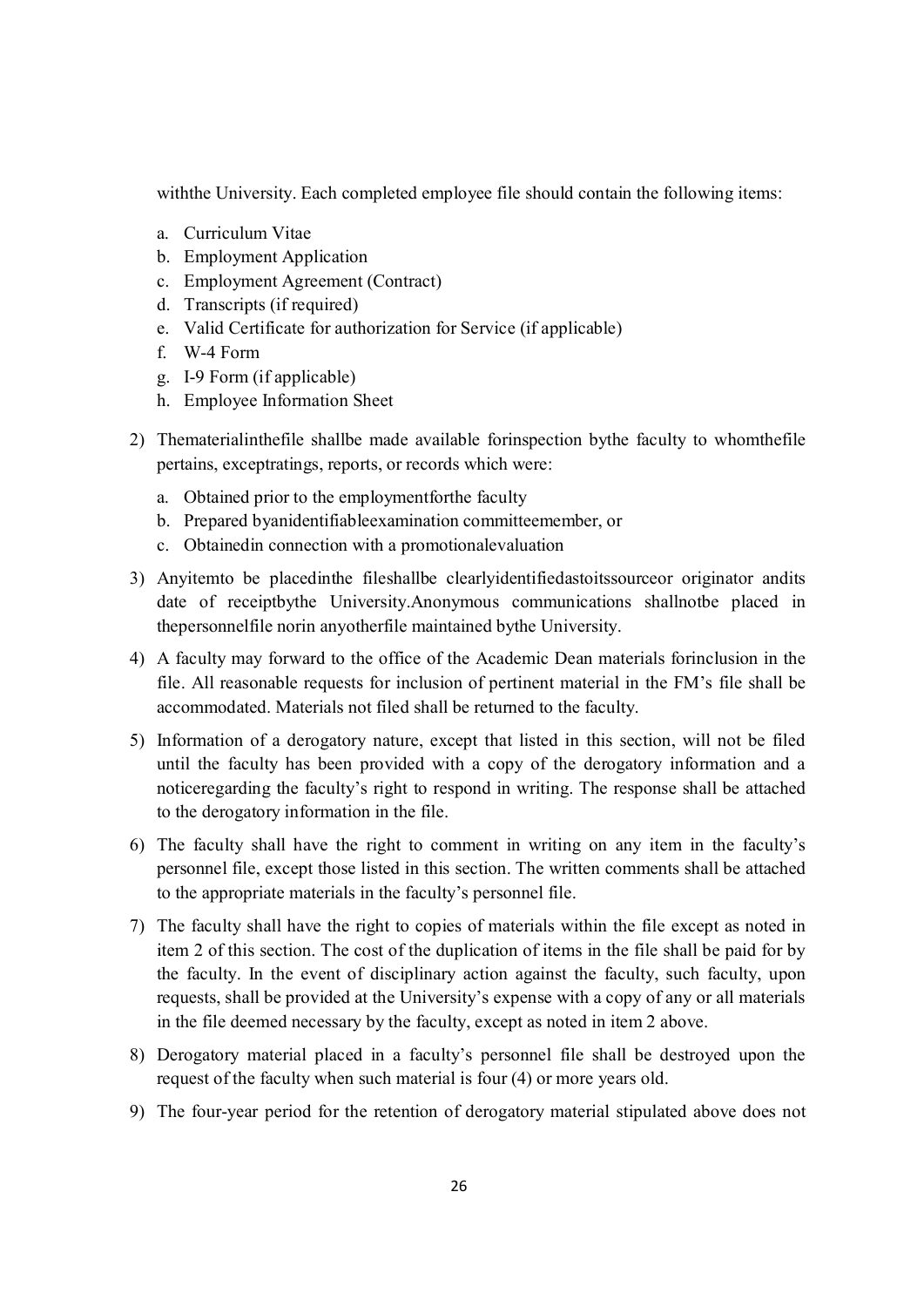preclude the faculty and the President, or designee, from agreeing to remove any material in the personnel file at any time.

10) Student grievance documentation shall not be placed in the concerned faculty's personnel file unless disciplinary action is taken.

# **2.18 Grievance and Due Process Procedures**

### **Definitions**

- · Agrievance is defined asaclaimbya FacultyMember(FM) thatthe University has violateda provision ofthepolicies,procedures,rulesand/orregulationsof the Handbook, and thatbyreason of such violationthe FM has been adverselyaffected.
- · Agrievantisa FM.
- · Adayis anydayin which the centraladministrative office ofthe Universityisopen forbusiness, includingweekends and holidays.
- Asupervisoristhe designated administrator who has been charged with the authority and responsibilityof adjudicatingfor a designated group of FMs.

### **Informal Level**

Acomplaintmay, butneednot, constitute a grievance.Before filinga grievance,the FMshallattemptto resolve thecomplaintbyaninformalconference with the FM's supervisor. Each partymayrequest anotherperson to be presentatthe informalconference.

# **Formal Level**

- 1) Level1:The grievantshallreduce the grievance to writingon theappropriateformand shallsubmit the grievance to the designated supervisorwithintwenty(20) days after the datethe grievant discoveredthefacts, or reasonablyshould have discoveredthefacts, givingrise tothegrievance.The grievance shallstate the facts surroundingthe grievance and shallspecifytheprovision orprovisions of this Handbookalleged tohave been violated and theremedysought. The grievance shallconfirm thatthe matter hadbeendiscussed ataninformalconferenceandshallbe signed and dated bythe grievant.Thesupervisor, ordesignee,shallprovidethegrievantwith a written decisiontothe grievance within six (6)businessdays after receiptof the grievance. Within the periodfromthe filing of the grievance untilthe written decision,either partymayrequesta conference to discussthe grievance.
- 2) LevelII:If the grievantis notsatisfied withthedecision of the supervisoratLevelI, the grievantmay appealthe decisionon the grievance formto theChief Academic Officerof the University. Such appealmustbein writingand made within six (6)businessdays afterthegrievant'sreceiptofthe replyin Level1.The statementon appealshallinclude a copyoftheoriginalgrievance, thedecision renderedbythe supervisor,and a statementof the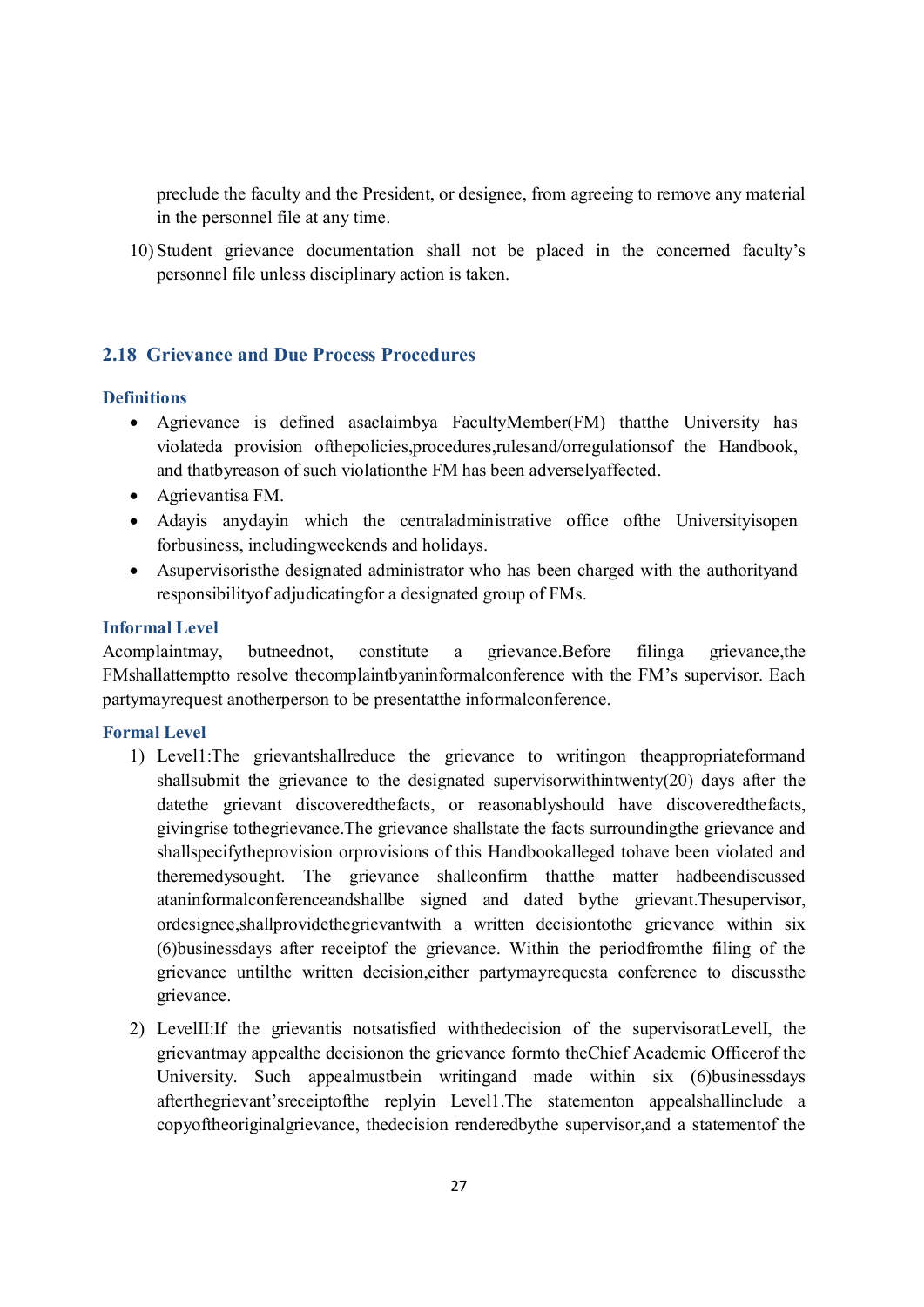reason fortheappeal.TheCAO,grievance officer,or designee, shallconductaninvestigation intothe allegations and shallprovidethe grievantwitha decisionin writingwithin six(6)business days afterreceivingthe appeal. Eitherthe grievantor the CAOmayrequestaconference to discuss the grievance prior tothe written decision.

- 3) LevelIII:If the grievantisnotsatisfied with the Level IIdecision, the grievantmay within six(6) businessdays after thereceiptofthedecisionappealthedecisiontothePresidentor designee.Thisappealshallbeinwritingandshallincludetheoriginalgrievanceandshallstatethe basis oftheappealtoLevelIII.ThePresidentordesignee,shallprovidethe grievant withadecisioninwriting withinsix(6)businessdaysafterthesubmissionofthe grievanceatthislevel.
- 4) LevelIV,Arbitration:Anygrievancewhichhasnotbeenresolvedtothesatisfactionofthegrievantat LevelIIIshallbesubmittedtoarbitrationuponprovidingwrittennoticetothePresident.Suchnotifica tion

bythegrievantshallbemadewithinfifteen(15)businessdaysafterthereceiptofthedecisionatLevelI  $\mathbf{I}$ 

### **Selection ofthe Arbitrator**

Notlater thanten(10)businessdays afterthe Universityreceives written notice ofthe grievant's desire to arbitrate, the partiesshouldagree uponan arbitrator. If no agreementis reached withinsaid ten (10) businessdays, an arbitratorshallbeselectedfroma listof arbitratorsto be mutuallyagreed upon bythe grievantandthe University.The Universityandthegrievantshallalternatelystrike a name fromthelist (the firstto strikeshallbe determined bylot) untiloneremains.This person shallbe the selected arbitrator.

### **Authority of Arbitrator**

Thearbitratorshallhaveno powertoalter,amend,change,addto,orsubtractfromanyofthetermsofthis grievanceprocedure,butshalldetermineonlywhetherornottherehasbeenaviolationofsubstanceofanyof thisHandbook'sagreements(policies,procedures,rules,regulationsorstandards)andwhattheremedyshall be.Nodecisionrenderedbythearbitratorshallberetroactivebeyondtheoccurrenceofthecurrentevent givingrisetothegrievance.Thearbitratorshallhaveno powertorenderanawardonanygrievancerelatingto anoccurrencebeforetheeffectivedateofthisHandbook.

#### **Reviewbythe BoardofDirectors**

Thedecision of the arbitrator shallbefinaland bindingupon the parties tothe dispute unlesseitherthe Universityor the grievantshall, within15 days afterreceiptof the decision,submita requestin writingto DaybreakUniversity's BoardofDirectors(BOARD)forreview of the decision.The Boardshallpromptlytake such arequestundersubmission andshallrenderits decision, whichshallbe finaland bindingon all parties.

### **Arbitration Arrangement**

Thefees and expenses of the arbitration, includinga reporter'stranscript, ifthe partiesagree to have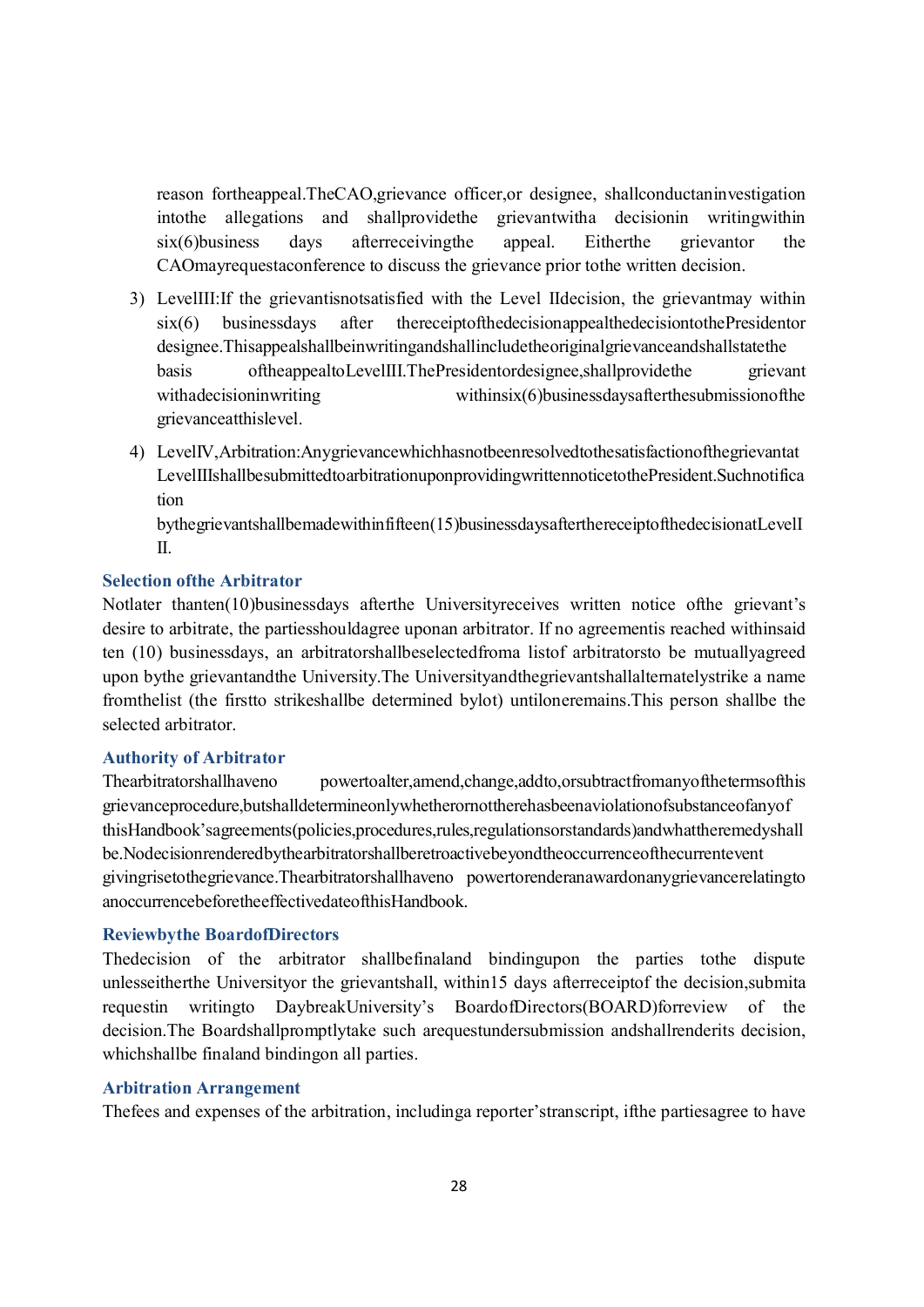a transcriptorif the arbitratordeterminesthatatranscriptis desirable,shallbe paid equallybythe parties, exceptthatthepartyrequestingreview of the arbitrator's decisionbythe Boardshallpaythe fullamountof the arbitrator's fee. Each partyshallbeartheexpenseof the presentation ofits own case, exceptthatthe Universityshallgrantreleased time withoutlossof compensationtoa facultyrepresentative atthe arbitration hearingand willprovidereleased time withoutlossof compensation toUniversitywitnesses duringthe period their presenceisrequired as witnesses. Hearingwillbescheduled on University premises,ifpossible.

#### **GrievanceProcedureRecords**

Alldocuments, communications, and records dealingwiththe grievance and arbitration procedure provided hereinshallbe filed separatelyfromthe personnelfiles ofthe grievant(s).

### **TimeLimits**

If the grievance is notprocessedbythe grievantinaccordance withthetime limits setforthinthis section,itshallbe considered settled on the basisofthe lastdecision/agreement. If the Universityfails to respond to the grievance withinthespecified time period atanylevel,the grievantmayproceedtothe nextlevel.The time limits setforth inthissection may be extended bymutualagreementin writing between the Universityand the grievant.Thedayof deliveryof notice shallbecountedas adayin determiningtime limits.

### **Faculty Representation**

Thegrievantshallbe entitled to representation byafacultyrepresentative atanygrievance meeting. If the grievantdesiresrepresentation, such shallberequestedbythe FacultyRepresentative (FR).The FRisa Facultymemberwho has been electedbythe facultyto representthefacultyin transactions withthe administrationorthe University. FRs are electedforaone-year term. Theymaybe reelectedforas many terms asthefacultychooses.

TheFRshallinformthe supervisor and/orthe University Academic Deanand/or thePresidentofthe person designatedto representthegrievantsothatmeetings maybe scheduled nottoconflictwiththe assigned duties of such representative.

In situations when a FRhasnotbeen asked torepresentthe grievant,the Universityshallnotagree toa finalresolutionofthegrievance untilthe FRhas acopyof the grievance andthe proposed settlementand hasbeen given an opportunitytofile aresponse onthematter.

An additionalUniversityrepresentative maybe invitedto bepresentatanylevelof the grievanceprocess.

#### **Scheduling ofMeeting**

Grievancemeetingwillbeheldduringthenormalbusinessday,butshallbescheduled,ifpossible,at hoursthatdonotconflictwiththeassigneddutiesoftheFM(s) involved.Intheeventameetingis scheduledwhichconflictswithsuchassigneddutiesofanaffectedFM,theFMwillnotsufferany lossofpay asaresultofattendingsuchmeetings.

### **Group Grievance**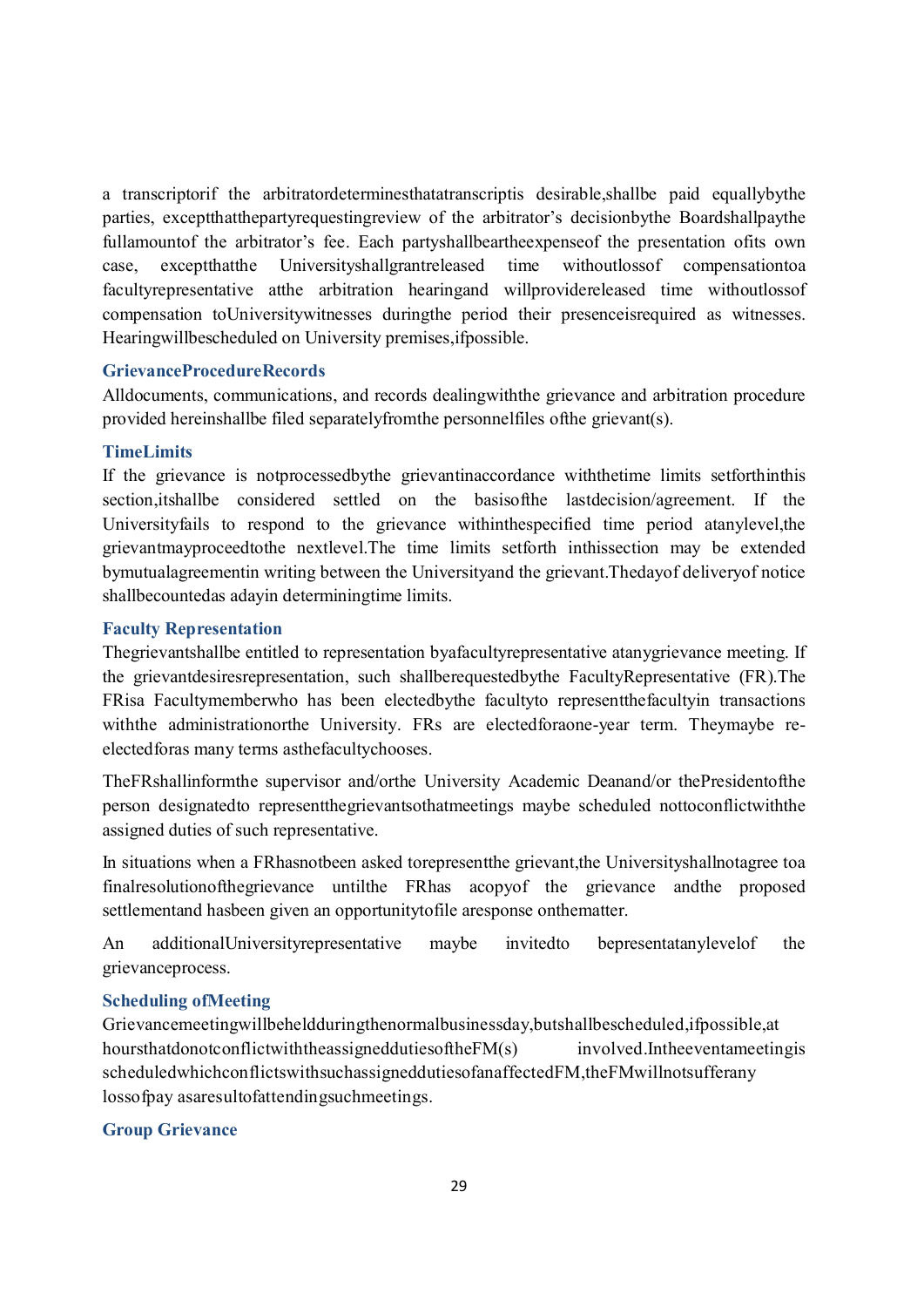IfanygroupofFMshasthesamegrievance,onegrievantmayfile thegrievanceonbehalfofallthe otherparties.Thegrievantfilingsuchagroupgrievanceshallobtainonthegrievanceformthe signatureoftheFMs inthegroupwhoauthorizedthegrievant toprocessthegrievanceontheir behalf.

#### **Bureau for Private Postsecondary Education (BPPE)**

1747 North Market, Suite 225Sacramento, CA 95834 Phone: (916) 574-8900/ Fax: (916) 263-1897 https://www.bppe.ca.gov/enforcement/complaint.shtml

Please note that BPPE regulations require that the University's internal grievance policies must be followed completely before a student complaint will be considered.

### **Transnational Association of Christian Colleges and Schools (TRACS)** 15935 Forest Rd., Forest, VA 24551

A member may also contact TRACS Accrediting Agency by completing the TRACS Complaint Form found on https://tracs.org/documents/3.TRACSComplaintForm-AgainstInstitution\_000.pdf and submitting it to the President of the TRACS.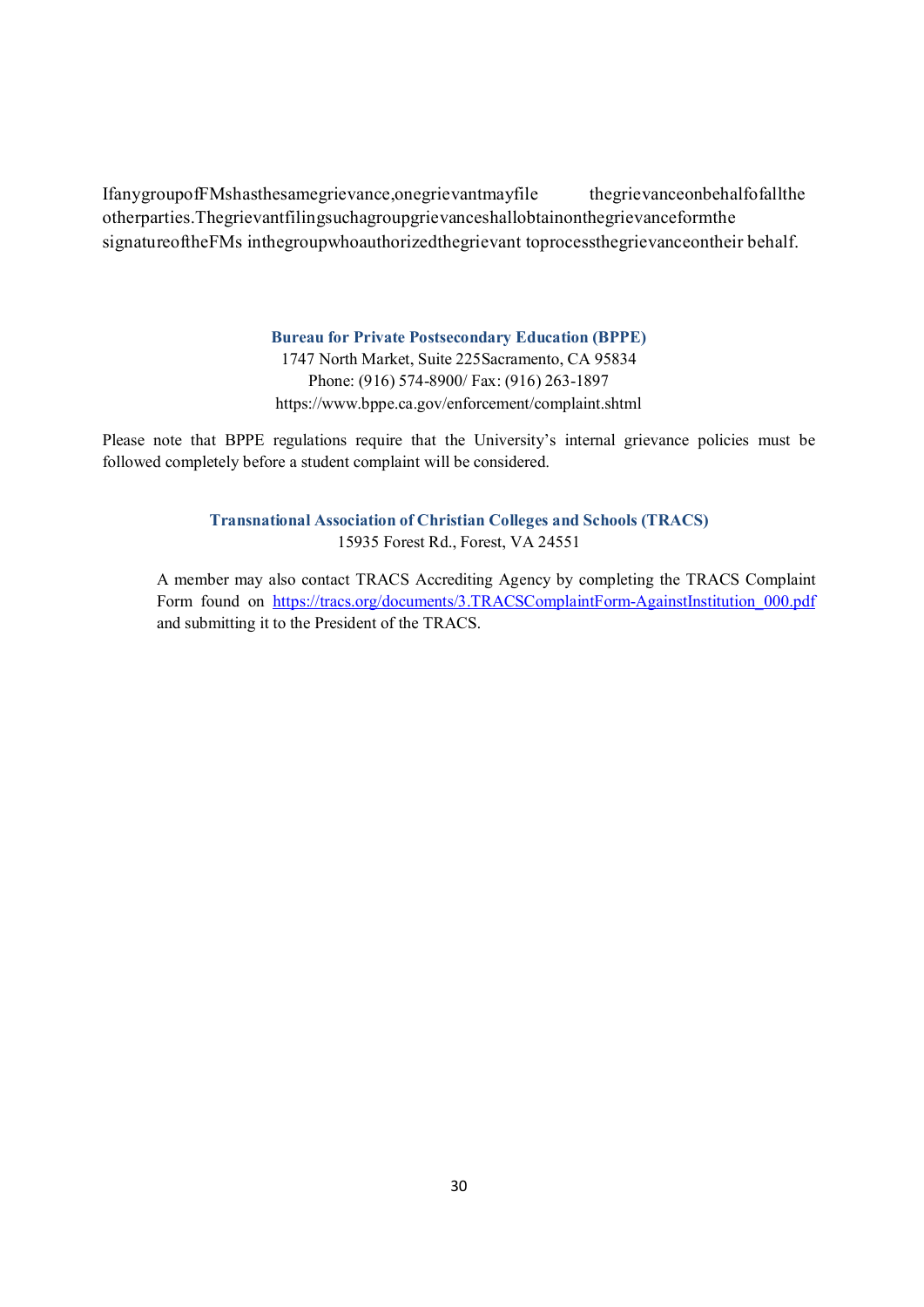# **3. ACADEMICPROCEDURES**

# **3.1 Procedures Related to Syllabi Development and Approval**

The coursesyllabusrepresentstheagreementbetweenprofessorandstudentabout whatcontentacourse will cover,whatskills thestudent willbe expectedto use,how theprofessor will determinethestudents' grades, and when the various kinds of assignments are due. The professormayoperateon theassumptionthatthestudents can beexpectedtoputintwohoursoutsideofclassforeveryclasshour.Theprofessor presentsthesyllabustostudentsin thefirst weekof thecourse,preferablyon thefirst dayof class.Theprofessormakessureeachenrolledstudentreceivesandunderstands thesyllabus. A course syllabus is required for every class, every instructor, and every quarter. Copies of all course syllabi are to be in the University office prior to the quarter's beginning and are subject to the

The syllabusneedsto includethefollowinginformation.

approval of the academic dean/administration.

- 1) CourseTitle
- 2) CourseNumber
- 3) QuarterandYear
- 4) Instructor's Name, Office Hours,Phone,E-Mail Address
- 5) Introduction: Brieflystatetheoverallpurposeofthecourse.
- 6) LearningOutcomes: Statespecificallywhatyou hopetoaccomplish throughthe courseintermsof thestudents'skills and/or content.
- 7) Course Content: Identifythemain topics,units,problems,projects,orother logicalsectionsinto which thesubjectmatterisdivided (thisinformation may beprovided already under"Learning Outcomes").
- 8) CourseRequirementsandGrading: Explainclearlywhatyourequirefromthestudents.Ifyourequireattendanceorvocal participationinclass,forexample,makethis clear.Makecleartostudentsthebasisfor gradingand therelative importanceof therequirementsandstandardsfor earning anA, B, C, etc.Specifytheduedatesforassignmentsandtheexaminationdates.Besureto specify theformatforassignedpapers andmakeclearyourexpectationsfor content, organization,andlength.
- 9) CourseSchedule: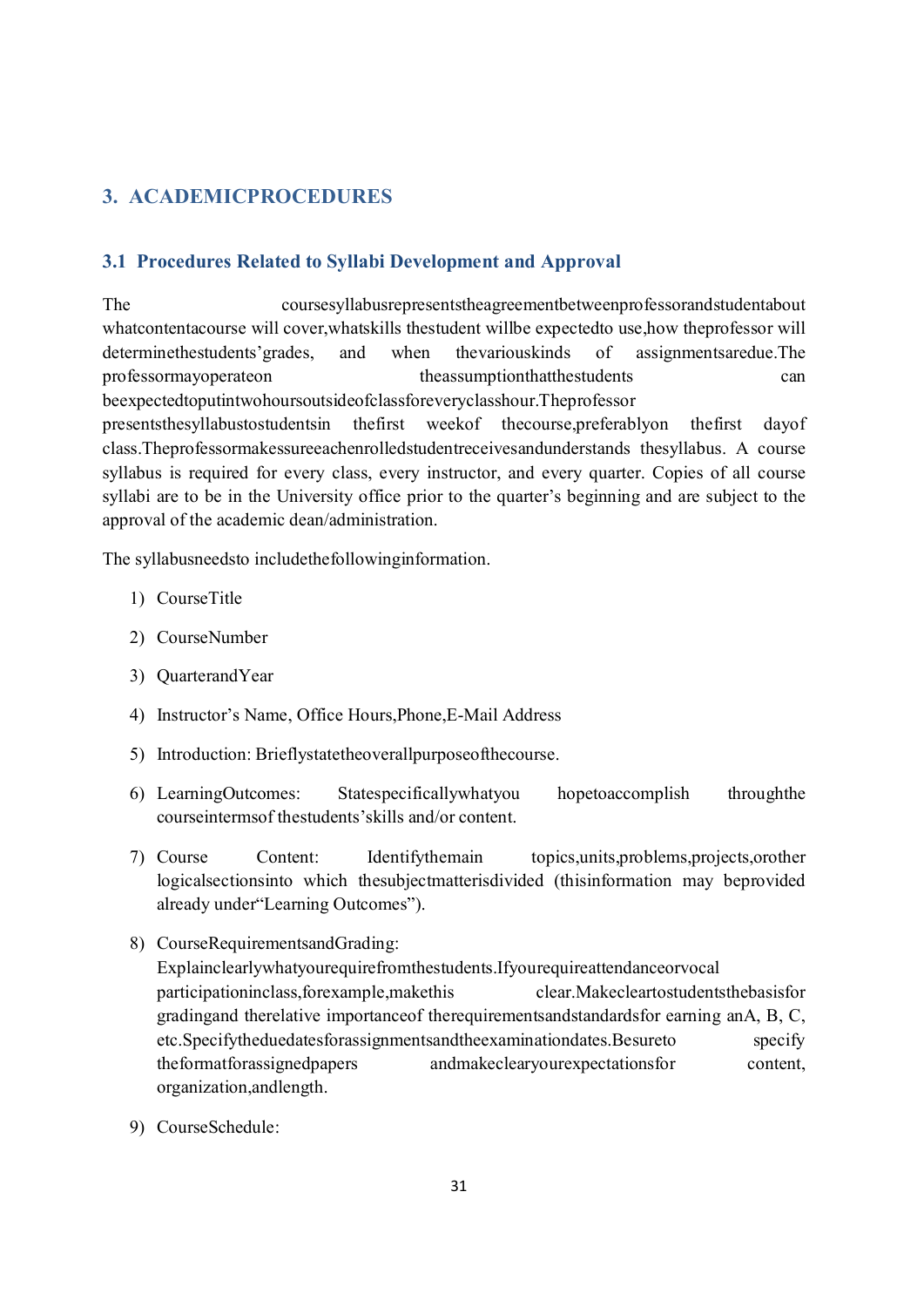Providestudentswithascheduleforreadingandotherassignmentsandexaminations. Specifythereadingassignmentsandwhethertheyarein thetext(s)or onreserveinthe library.

10) Bibliography of Related Materials: Ifappropriatetothecourse,compileashortbibliographylimitedtotentofifteenof the mostimportantreferencesorsignificantrelatedmaterials.

# **3.2 TextbookSelection and Approval Procedures**

Givecomplete and currentbibliographicinformationaboutthe textbooksyou havechosen. Specify whetherthetextbookisrequiredoroptionalandwhetheritistobepurchasedor used throughthe approval of libraryreserve.

# **3.3 StudentAttendance Requirements**

Regularclass attendanceisessential.Recordsofclassattendancearetheresponsibility of thefaculty, and everycourse'ssyllabus should clearly statetheinstructor's policy on class attendanceand how attendanceaffects astudent'sfinalevaluationinthecourse. When astudentmissesclass, thestudent is expected tofollow theinstructor's policy as statedinthecoursesyllabus. The studentshouldcontacthis/herinstructorassoonas possibleafterhe/sheknowstheabsencewilloccur orhasoccurred.

Ifthe cause of theabsenceisan illness,accident,orfamilyemergency,eachinstructor shouldassist thestudenttomakeupanymissed work.Timelost throughsuchabsencesshouldnot prejudiceclassstanding. Faculty membersshouldspecifytheappropriate timeframefor makingupmissed work.If thecauseof theabsenceisless compelling (e.g. choosingto missclass,oversleeping),instructors mayormaynotpermitthe studentto makeupmissed work,andmayormaynot assess apenaltyforclass absence.

Ifanyof thefollowingconditionsaretrue,thefacultymembershould contactthedean orprogramdirector:

- Thefacultymemberisconcernedforthestudent's health orwell-being,orthinks thestudentneeds additionalhelp.
- The studenthashad excessiveabsencesin the class.(Aninstructorshouldnot assumethat continuedabsencefromclassindicatesan officialwithdrawalunless so notified).
- Thefacultymemberbelievesthestudenthasbeen untruthfulaboutthecause of absence.

Ifthestudent services directorisworkingwithastudentregardingan emergencyorongoing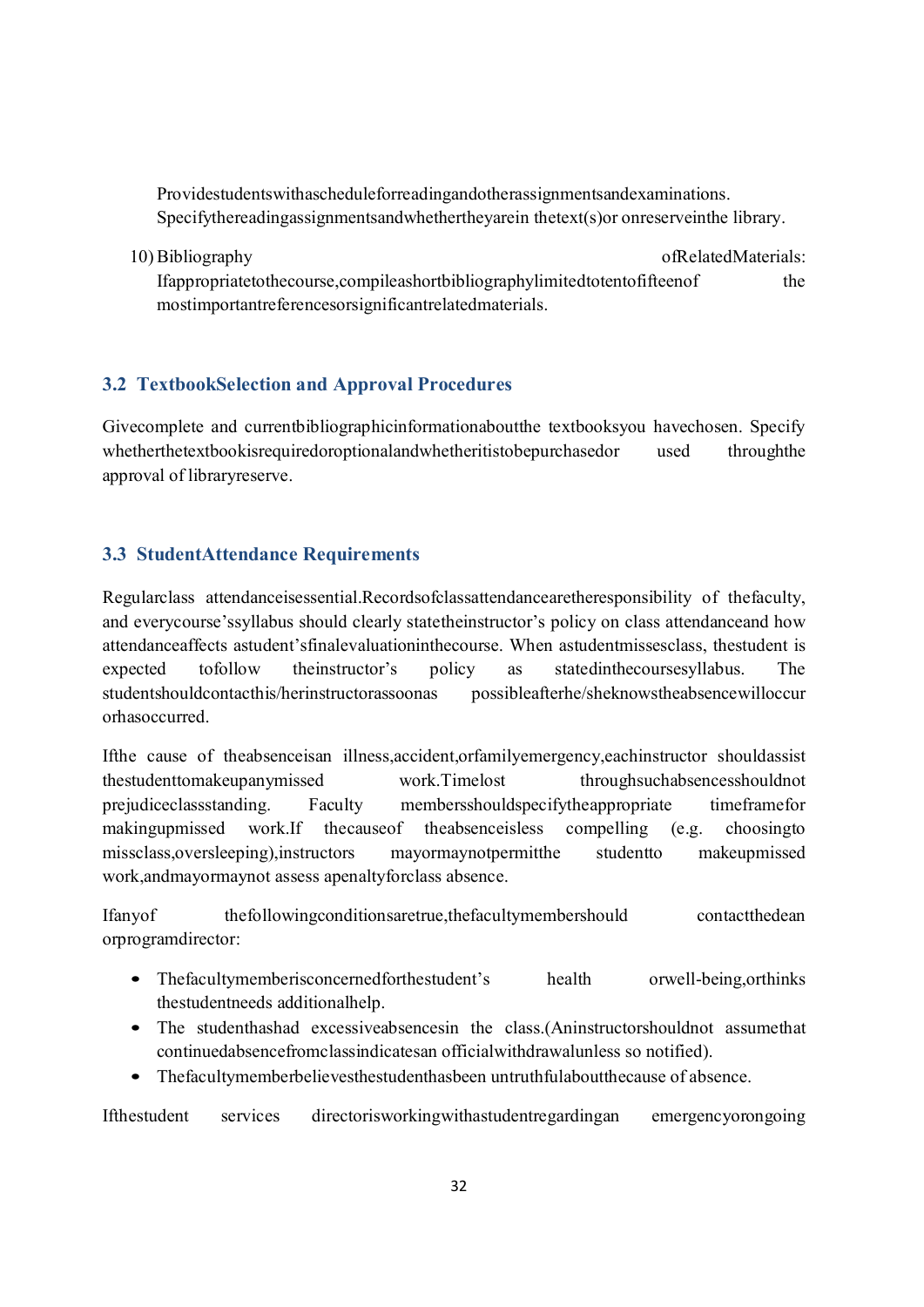personalconcern(s) affectingthestudent'sacademic performance,thestudent'sfaculty willbenotifiedbye-mailortelephone.Studentsareencouragedtousetheresourcesof thedean's officeif an emergency situation occurs,orifassistanceisneeded toresolve individualconcerns.

# **3.4 IntellectualProperty and Copyright Information**

Daybreak University fosters and supports an environment that encourages creativity and the development of new intellectual works in their various forms. In appropriate cases, with early disclosure of the effort, Daybreak will recognize ownership in the creator(s) of the work with a right of the University to use the work for its educational mission and the development of its employees, and to participate in an appropriate royalty share in external marketing of the work by its creator(s). However, with respect to intellectual works that are created at the direction of Daybreak to support administrative/non-instructional functions and other works specifically designated by the University, Daybreak will generally retain ownership and rights to the work, subject to specific written agreements to the contrary.

### **The University's Role**

Daybreak University will ensure fair treatment of all parties and will take the following actions:

- 1) Provide a supportive environment;
- 2) Use reasonable effort to exploit and protect intellectual property generated by its faculty and students;
- 3) Maintain fairness and adequate incentives in the distribution of residual income;
- 4) Consider proposals from individual with respect to exploitation and protection of intellectual property.

#### **The Faculty's Role**

Daybreak University faculty is required to:

- 1) Report any work undertaken on behalf of an external body and any conflicting outside commercial interests;
- 2) Report the development of any intellectual property as it arises;
- 3) Keep key information confidential until it is protected;
- 4) Report any potential conflict of interest.

### **Instructional Use of Copyrighted Materials**

Daybreak University recognizes that accomplishment of its mission may be facilitated by the use of works owned or created by others. It is the policy of Daybreak that students, employees, and other individuals who use University facilities and/or equipment, and students, employees, and other individuals who use off-campus non-University facilities and/or equipment in connection with University activities or on behalf of the University, shall recognize those accomplishments by respecting the intellectual property of others and using such works only to the extent such use